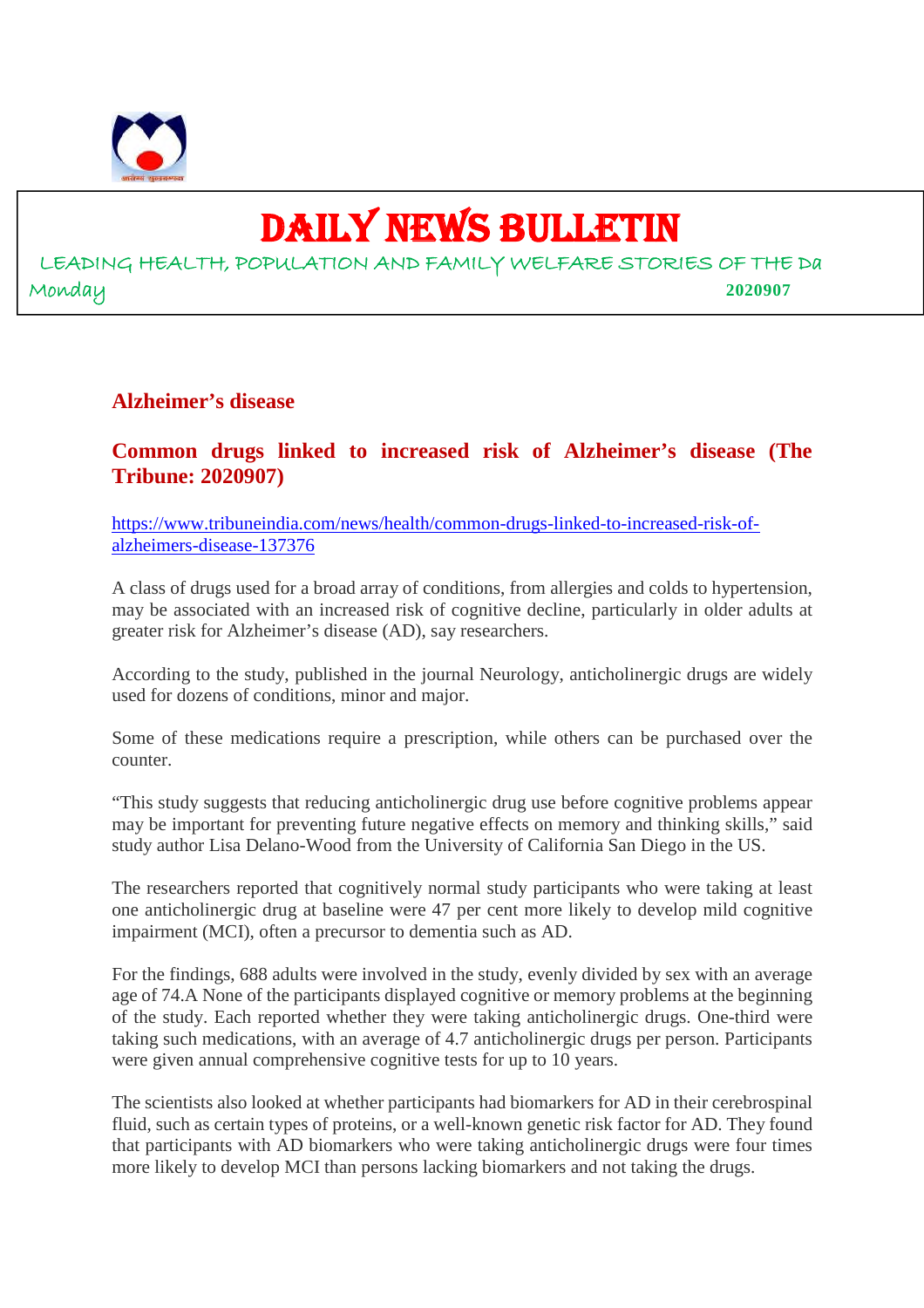Similarly, persons at genetic risk for AD who took anticholinergic drugs were approximately 2.5 times more likely to develop MCI than those without genetic risk factors and who were not taking the drugs.

"We believe this interaction between anticholinergic drugs and Alzheimer's risk biomarkers acts in a 'double hit' manner," said lead author Alexandra Weigand.In the first hit, Alzheimer's biomarkers indicate that pathology has started to accumulate in and degenerate a small region called the basal forebrain that produces the chemical acetylcholine, which promotes thinking and memory.

"In the second hit, anticholinergic drugs further deplete the brain's store of acetylcholine. This combined effect most significantly impacts a person's thinking and memory," Weigand noted.

## **Zoonotic malarial parasite**

#### **AIIMS study finds zoonotic malarial parasite in acute febrile illnesses patients (The Tribune: 2020907)**

https://www.tribuneindia.com/news/health/aiims-study-finds-zoonotic-malarial-parasite-inacute-febrile-illnesses-patients-137306

A zoonotic disease is a disease that can be spread/jump from animals to humans and vice versa

AIIMS study finds zoonotic malarial parasite in acute febrile illnesses patients Photo for representation

AIIMS researchers have sounded a note of caution after finding the presence of malarial parasite 'Plasmodium knowlesi' in the north Indian population while doing a study on patients with acute febrile illnesses (AFI) and pathogens causing them.

The presence of the zoonotically transmitted malaria parasite was found during the study of acute febrile illnesses and causative pathogens in certain patients admitted in AIIMS from July 2017 to September 2018.

The All Indian Institute of Medical Sciences (AIIMS) researchers from the Department of Biochemistry, along with clinicians from the Department of Medicine, were involved in the study on the pathogens causing severe fever.

A zoonotic disease is a disease that can be spread/jump from animals to humans and vice versa. It can be caused by viruses, bacteria, parasites, and fungi.

It is necessary to understand how zoonotic diseases spread and the way they infect humans, given the fact that the world is at present battling novel coronavirus that has emerged from bats.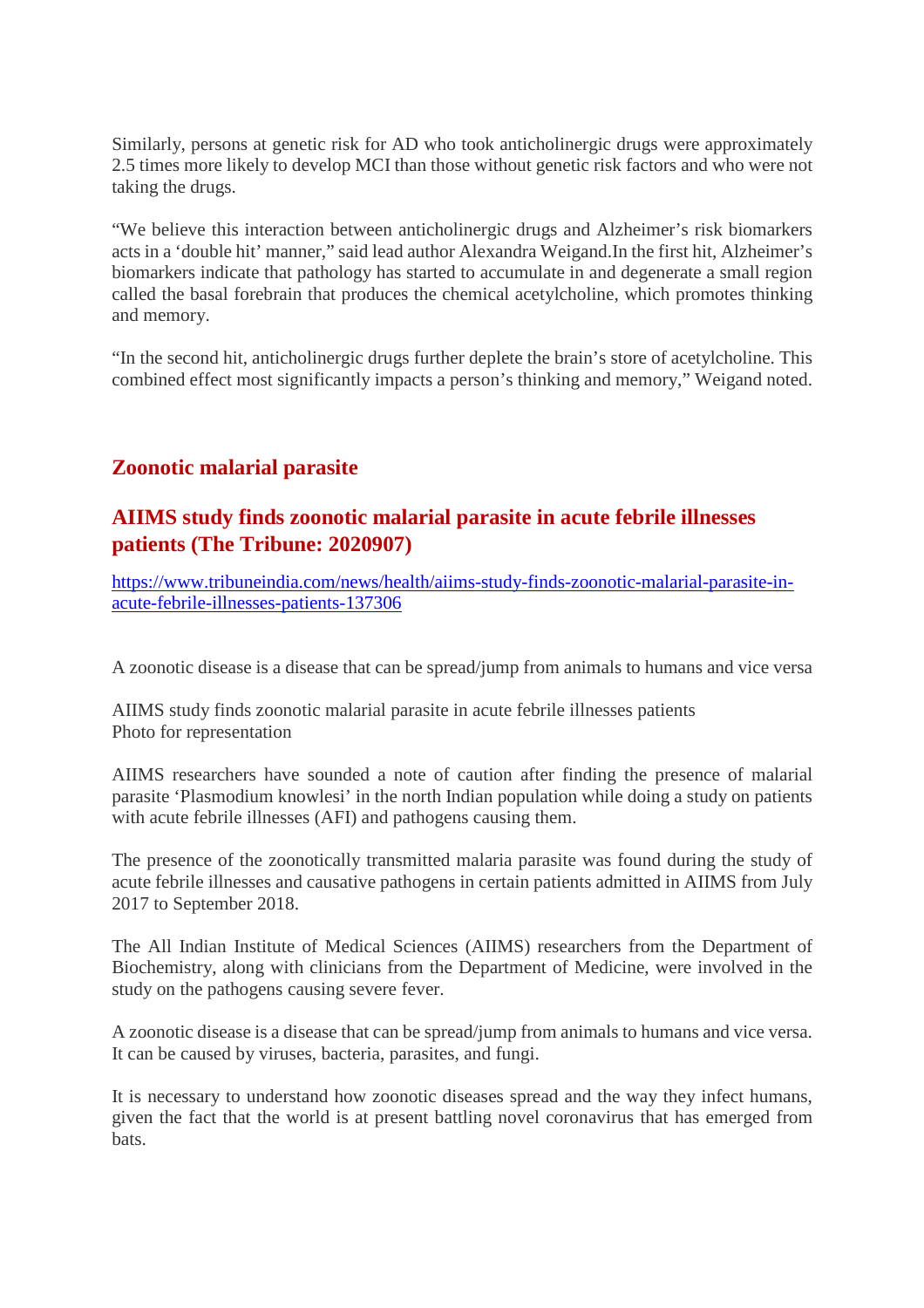Plasmodium knowlesi is a malaria parasite found in nature in long-tailed and pig-tailed macaques.

The team is led by Pragyan Acharya, Associate Professor, Department of Biochemistry, and comprises Manish Soneja from the Department of Medicine, along with Rajendra Mandage, Atreyi Pramanik, Parul Kodan, Vinod Sinha, Shivam Pandey and RM Pandey.

"The major lesson from this study is that zoonotic parasites are all around us — therefore maintaining a clean environment and following specific guidelines for the prevention of these diseases are important," Acharya told IANS.

"A major reason for zoonotic pathogens' effect on our lives is because we are encroaching the space of their animal hosts — massive decline in forest cover and consequent depleted habitats," Acharya added. "However, this pathogen is not commonly tested during diagnosis, possibly due to its low prevalence and absence of rapid diagnostic methods."

The researchers said their study showed the presence of the zoonotic parasite in states of Uttar Pradesh, Haryana, and Delhi. An earlier study at AIIMS had shown its presence in the Andaman and Nicobar Islands.

According to the World Health Organisation, the parasite can give rise to daily fever spikes 9 to 12 days after the infection. Severe infection may lead to organ failure as well.

Acharya and her team also found that simultaneous pathogenic infections in patients with fever can occur, influencing the severity of disease.

The team found that malaria can exist with other co-infecting pathogens like dengue virus and bacterial species Leptospira and Orientia Tsutsugamushi.

In tropical countries like India, acute febrile illnesses comprise a group of infections with similar clinical presentations such as fever, malaise, body ache, chills, hepatic and renal dysfunction and CNS effects.

It is often difficult to distinguish between the causative agents of AFI, which can be bacterial, parasitic, or viral.

Therefore, these pathogens may infect individuals at the same time and lead to modulation of immune responses, change treatment outcomes, and affect disease severity. The correct diagnosis of the infective agent causing fever is thus very important to ensure the right treatment.

The study results ask us to be vigilant about the possibility of multiple pathogenic causes of fever and to maintain the habitats and ecosystems of animals, the AIIMS researchers added. IANS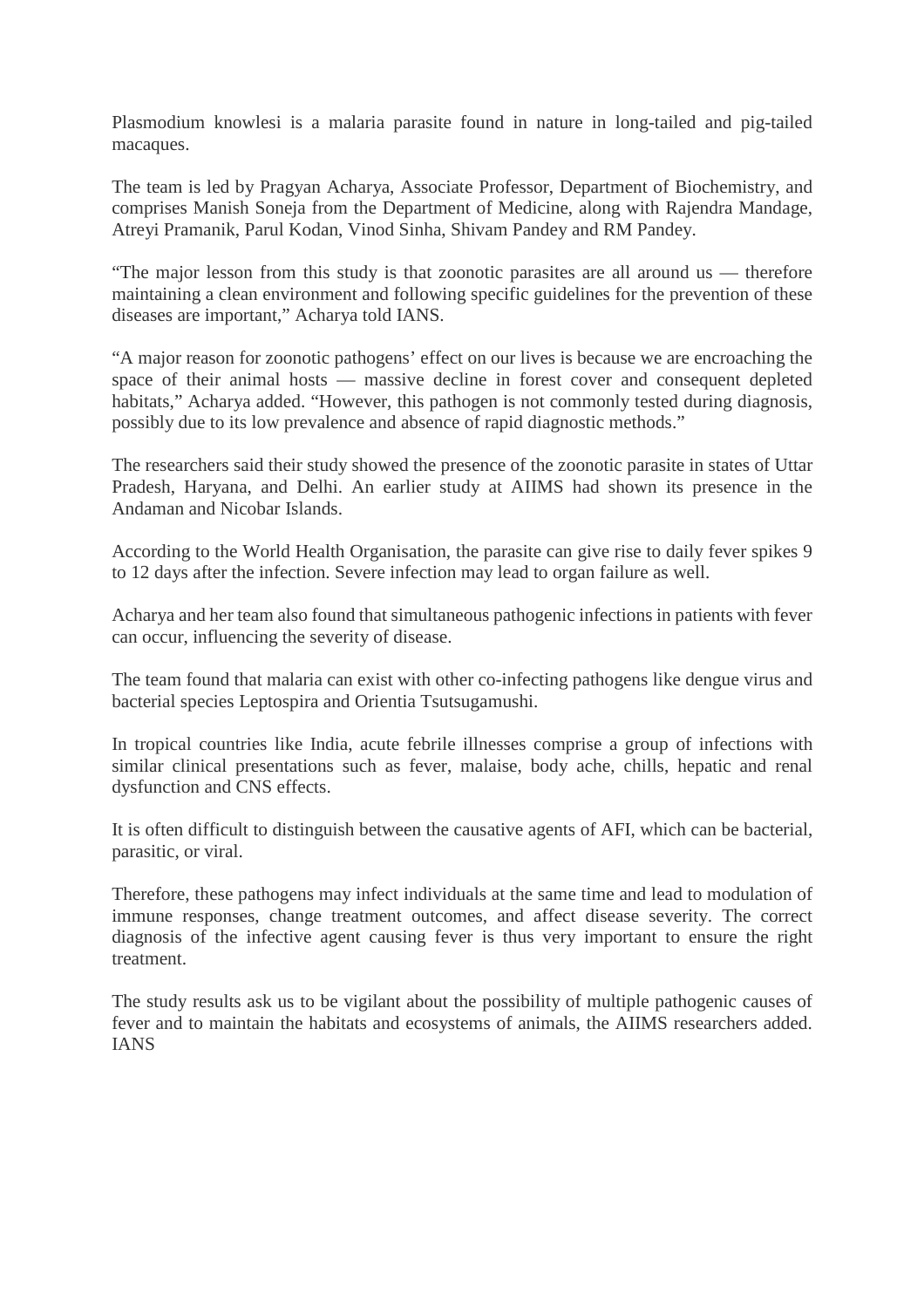## **Post-Covid-19 inflammatory syndrome severely damages children's hearts**

### **Children with an aneurysm are at most risk, say researchers (The Tribune: 2020907)**

https://www.tribuneindia.com/news/health/post-covid-19-inflammatory-syndrome-severelydamages-childrens-hearts-137270

Post-Covid-19 inflammatory syndrome severely damages children's hearts Photo for representational purpose only.

An inflammatory syndrome in children, believed to be linked to COVID-19, could damage their heart to such an extent that some kids may need lifelong monitoring and interventions, according to a review of studies.

The research, published in the journal EClinicalMedicine, assessed more than 600 case studies of multisystem inflammatory syndrome in children (MIS-C), revealing that the condition can strike seemingly healthy children without warning three or four weeks after asymptomatic COVID-19 infections.

"According to the literature, children did not need to exhibit the classic upper respiratory symptoms of COVID-19 to develop MIS-C, which is frightening," said study co-author Alvaro Moreira from The University of Texas Health Science Center at San Antonio in the US.

"Children might have no symptoms, no one knew they had the disease, and a few weeks later, they may develop this exaggerated inflammation in the body," Moreira added.

In the study, the scientists reviewed 662 MIS-C cases reported worldwide between January 1 and July 25, and found that 71 per cent of the children were admitted to the intensive care unit (ICU).

They said 60 per cent of the kids exhibited an aggravated immune response with an average length of stay in the hospital of 7.9 days.

According to the scientists, all the 662 children had fever, and 73.7 per cent had abdominal pain or diarrhea, with 68.3 per cent suffering from vomiting.

They said 90 per cent had an echocardiogram (EKG) heart scan, which found that 54 per cent of the results were abnormal.

The study noted that more than a fifth of the children required mechanical ventilation, and 11 children died.

"This is a new childhood disease that is believed to be associated with SARS-CoV-2," Moreira said.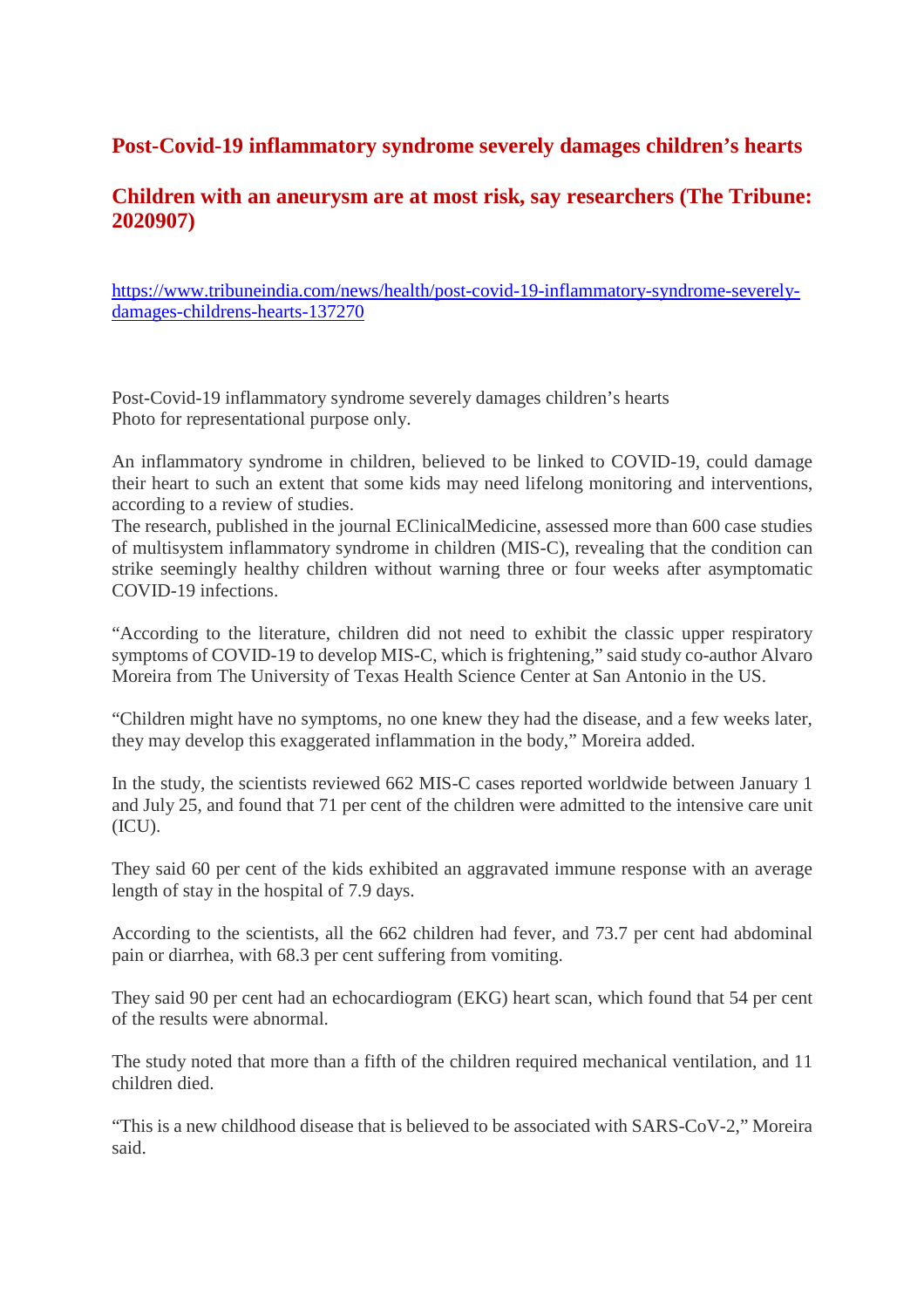"It can be lethal because it affects multiple organ systems. Whether it be the heart and the lungs, the gastrointestinal system or the neurologic system, it has so many different faces that initially it was challenging for clinicians to understand," he added.

The researchers noted that the amount of inflammation in MIS-C surpasses two similar pediatric conditions showing aggravated immune response—Kawasaki disease and toxic shock syndrome.

"The saving grace is that treating these patients with therapies commonly used for Kawasaki immunoglobulin and glucocorticosteroids—has been effective," Moreira said.

The study found that most of the 662 children suffered cardiac involvement as indicated by marker molecules in the body such as troponin, which is used to diagnose heart attacks in adults.

"Almost 90 per cent of the children (581) underwent an echocardiogram because they had such a significant cardiac manifestation of the disease," Moreira said.

The scientists found dilation of coronary blood vessels in the children—a phenomenon also seen in Kawasaki disease.

They also observed depressed ejection fraction—indicating a reduced ability for the heart to pump oxygenated blood to the tissues of the body.

Almost 10 per cent of children had an aneurysm of a coronary vessel, the study noted.

"This is a localized stretching or ballooning of the blood vessel that can be measured on an ultrasound of the heart," Moreira said.

According to the researchers, children with an aneurysm are at the most risk of a future event.

"These are children who are going to require significant observation and follow-up with multiple ultrasounds to see if this is going to resolve or if this is something they will have for the rest of their lives," Moreira said.

The researchers also found that almost half of patients who had MIS-C had an underlying medical condition, and of those, half of the individuals were obese or overweight.

"Generally, in both adults and children, we are seeing that patients who are obese will have a worse outcome," Moreira said.

When compared to the initial COVID-19 infection, inflammatory markers in MIS-C were far more abnormal, the researchers said.

Citing an example of this abnormality, they said, the molecular marker troponin used in adults to diagnose heart attacks, was 50 times its normal level in children with MIS-C.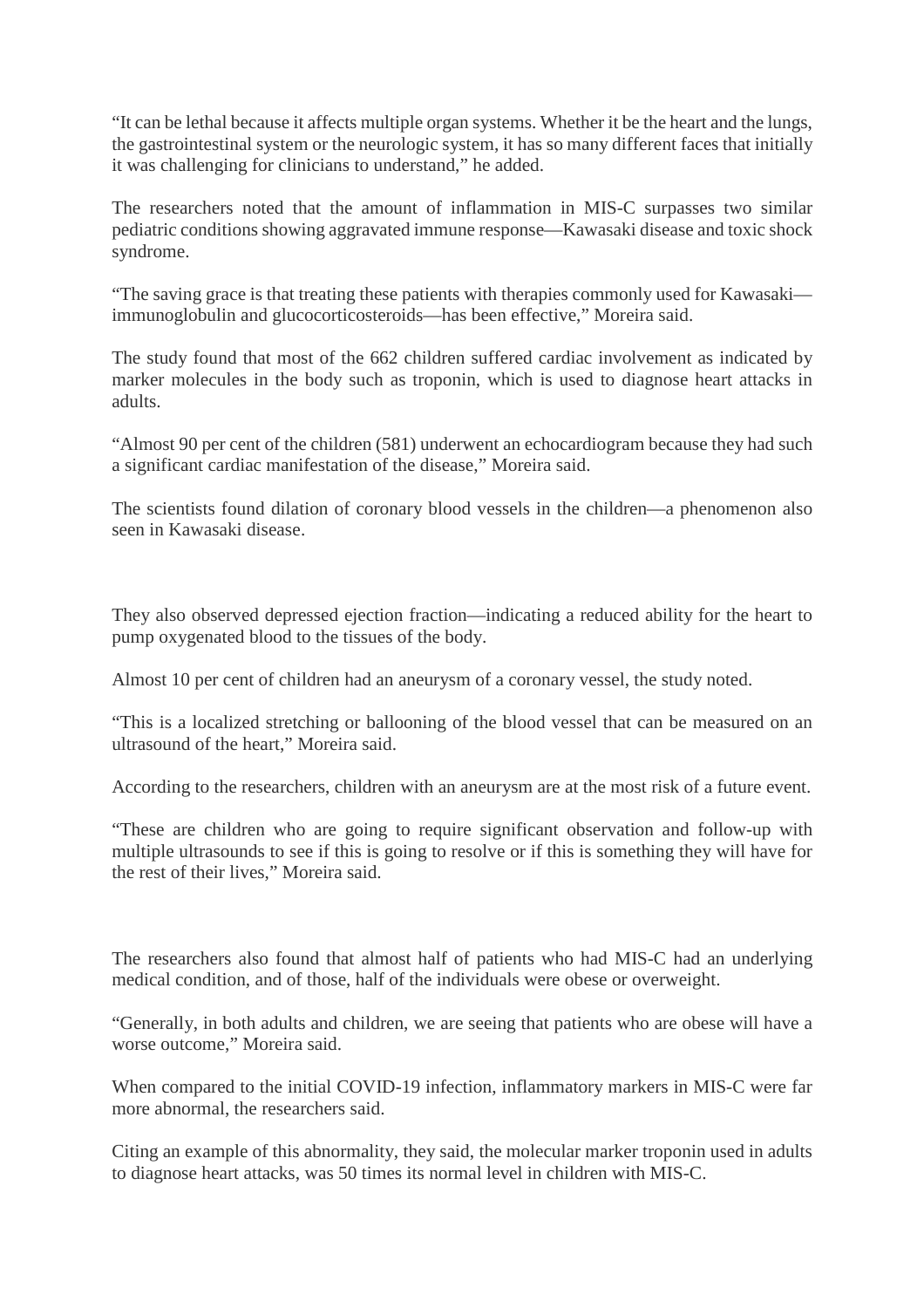"Evidence suggests that children with MIS-C have immense inflammation and potential tissue injury to the heart, and we will need to follow these children closely to understand what implications they may have in the long term," Moreira said. PTI

#### **Vaccine**

#### **Uncertainty over long-term immune response has implications for vaccine efficacy: Experts (The Tribune: 2020907)**

https://www.tribuneindia.com/news/health/uncertainty-over-long-term-immune-responsehas-implications-for-vaccine-efficacy-experts-136879

Uncertainty over long-term immune response has implications for vaccine efficacy: Experts

Uncertainty over long-term immune response has implications for vaccine efficacy: Experts

The rapid spread of COVID-19 in communities across the globe and the resurgence (second wave) suggest the possible role of asymptomatic persons in its transmission, while the uncertainty over long-term immune response has potential implications for the efficacy of vaccines, experts have said.

The role of reduced use of non-pharmaceutical interventions in facilitating a second wave of COVID-19 as community engagement wanes requires further investigation, they said.

If strong supportive evidence becomes available about the possible role of asymptomatic persons in the transmission of coronavirus infection, continued use of masks and the use of other public health measures may be advocated, according to an editorial in the ICMR's Indian Journal of Medical Research.

The editorial titled 'The enigmatic COVID-19 pandemic' has been penned by Rajesh Bhatia, former director of Communicable Diseases for WHO's South-East Asia Regional Office, and Priya Abraham, director of ICMR-National Institute of Virology.

It said during the early phase of the pandemic, COVID-19 was presumed to be a non-relapsing disease.

"New studies suggest the possibility of repeated virologically confirmed infections. Confirmation of reactivation or re-infection and their epidemiological importance are awaited," it said.

Serosurveillance is generally a sensitive tool to determine the extent of infection and immunity in the general population. Only a few field-based studies have generated serosurveillance data but with inconclusive inferences.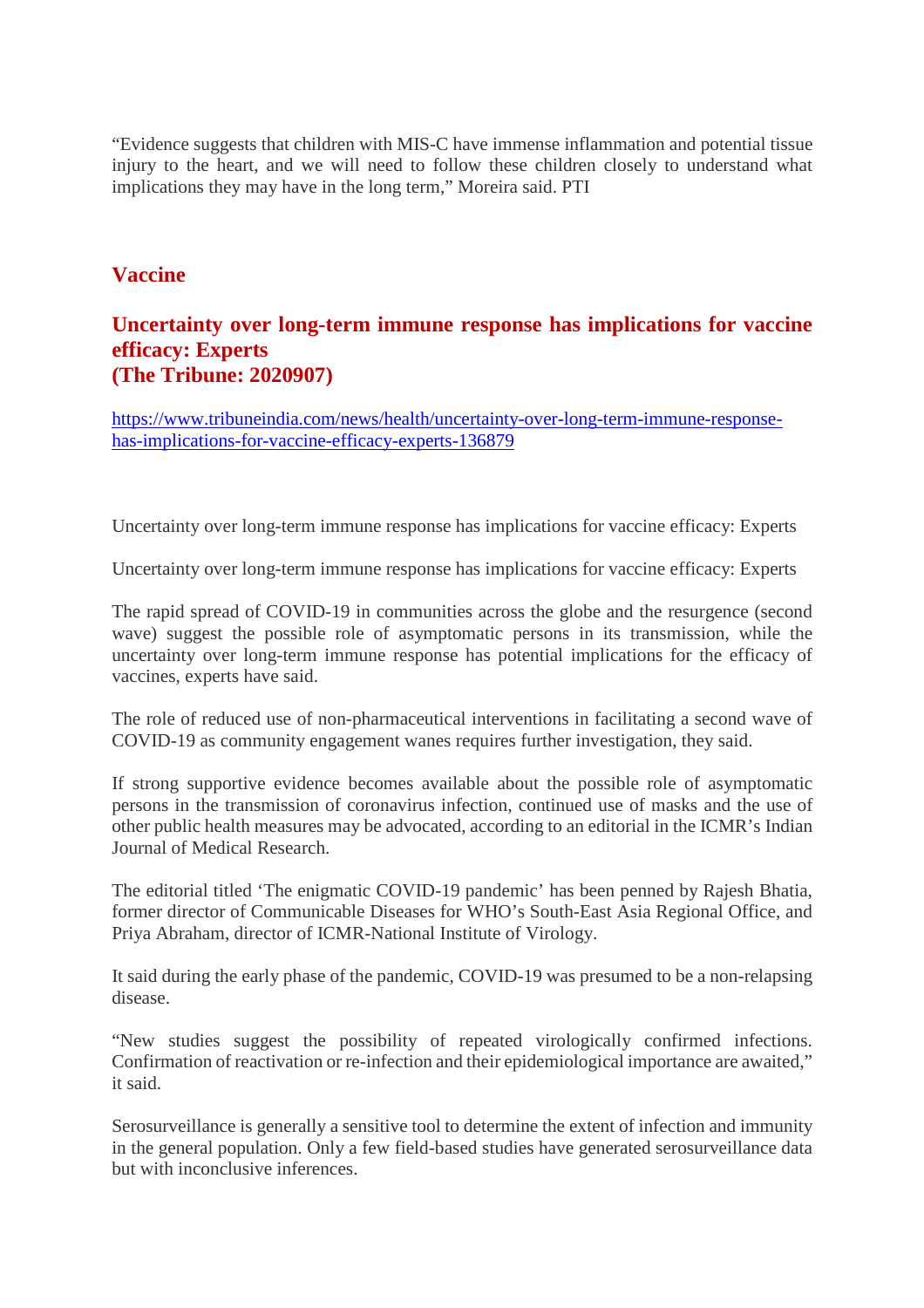The editorial mentioned a recent seroprevalence study which showed that most of the population of Geneva, Switzerland, remained uninfected during this wave of the pandemic, despite the high prevalence of COVID-19 in the region.

"Such studies raise red flags on continuous susceptibility of the population to COVID-19 and inability of the virus to produce widespread immunity. It may contribute to a 'second wave' of cases.

"The role of reduced use of non-pharmaceutical interventions in facilitating a second wave as community engagement wanes, requires further investigation," the experts said.

The uncertainty of long-term immune response has potential implications for the efficacy of vaccines. The real impact of vaccines on this pandemic will become evident only once it has been widely in use for a few months in different populations, they said.

As of now, vaccine is being considered as the ultimate intervention to contain the pandemic. The global race to make it available to the world has been accelerated.

Currently, there are about 165 different candidate vaccines for COVID-19 being developed around the world and several of these are in different phases of clinical trials.

Three vaccine candidates (inactivated, DNA based recombinant and ChAdOx1 nCoV-19 vaccine consisting of the replication-deficient simian adenovirus vector ChAdOx) are currently in early phases of human trials in India, the editorial said.

"Commercial production of COVID-19 vaccine and possible imports are likely to commence by the end of 2020," it said.

Global procurement and distribution of vaccine to ensure its universal access has been planned by the WHO, Global Alliance for Vaccines and Immunizations (GAVI) and Coalition for Epidemic Preparedness Innovations.

India has developed a blueprint for efficient deployment of the vaccine, supported by IT-based vaccine tracker.

"Immunising the entire population, prioritizing high risk segments, assuring quality in logistics and undertaking post-vaccination surveillance for adverse effects and impact on disease burden shall be huge challenges for any health system," it highlighted.

In the absence of specific antiviral drugs or vaccines, non-pharmaceutical interventions undertaken by the communities assumed critical importance in curtailing viral transmission. "Community engagement, especially of poor and illiterate, is always difficult to ensure", it said.

The COVID-19 pandemic has attracted the entire focus and efforts of the health system. Usual health services to communities have become restricted because health facilities are overwhelmed with COVID-19 patients, it said.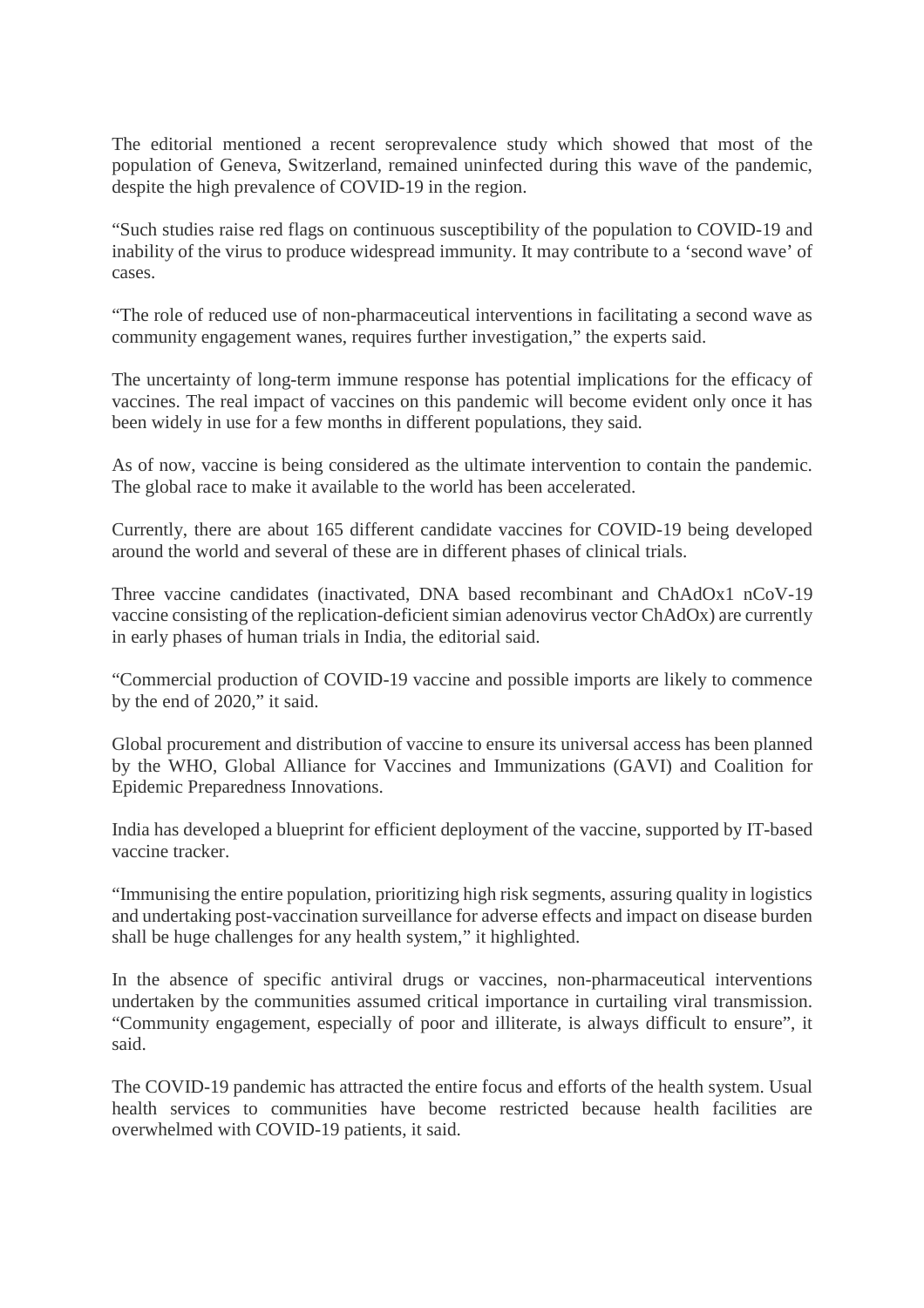People are also apprehensive about visiting health institutions for fear of contracting COVID-19. Important components of health services that have suffered most include health needs of children, women, elderly with noncommunicable diseases and management of other therapies (e.g. cancers, tuberculosis and HIV) and health emergencies.

The pandemic has pushed back progress made under the Millennium Development Goals and is hampering achievement of ambitious UN Sustainable Development Goals.

"It is still not clear as to how the global community will make up for the pandemic-induced setback to its critical operations of major disease elimination programmes such as for tuberculosis," the editorial said.

Implementation of efficient public health actions is possible on the foundations of sound scientific knowledge of the characteristics of SARS-CoV-2.

"Despite extensive research on all aspects of COVID-19 pandemic, the world is still struggling with the origin of the virus, public health implications of the mutations in the viral genome, availability of a diagnostic test with better sensitivity and specificity, understanding the immune response to the virus, its pathobiology and clinical spectrum, and availability of safe and efficacious specific antiviral drugs and a vaccine.

"These unknowns have made it an enigmatic pandemic till now," the editorial said. PTI

## **Arthritis drug**

#### **Arthritis drug may improve early stages of heart disease (The Tribune: 2020907)**

https://www.tribuneindia.com/news/health/arthritis-drug-may-improve-early-stages-of-heartdisease-136815

Having rheumatoid arthritis is known to at least double the chances of developing cardiovascular disease

Arthritis drug may improve early stages of heart disease Photo for representation

Drugs used to treat initial signs of rheumatoid arthritis (RA) can also improve the early stages of heart disease, according to a new study.

Having rheumatoid arthritis (RA) is known to at least double the chances of developing cardiovascular disease (CVD) because of links to atherosclerosis (a build-up of plaque inside the arteries), heart failure and strokes.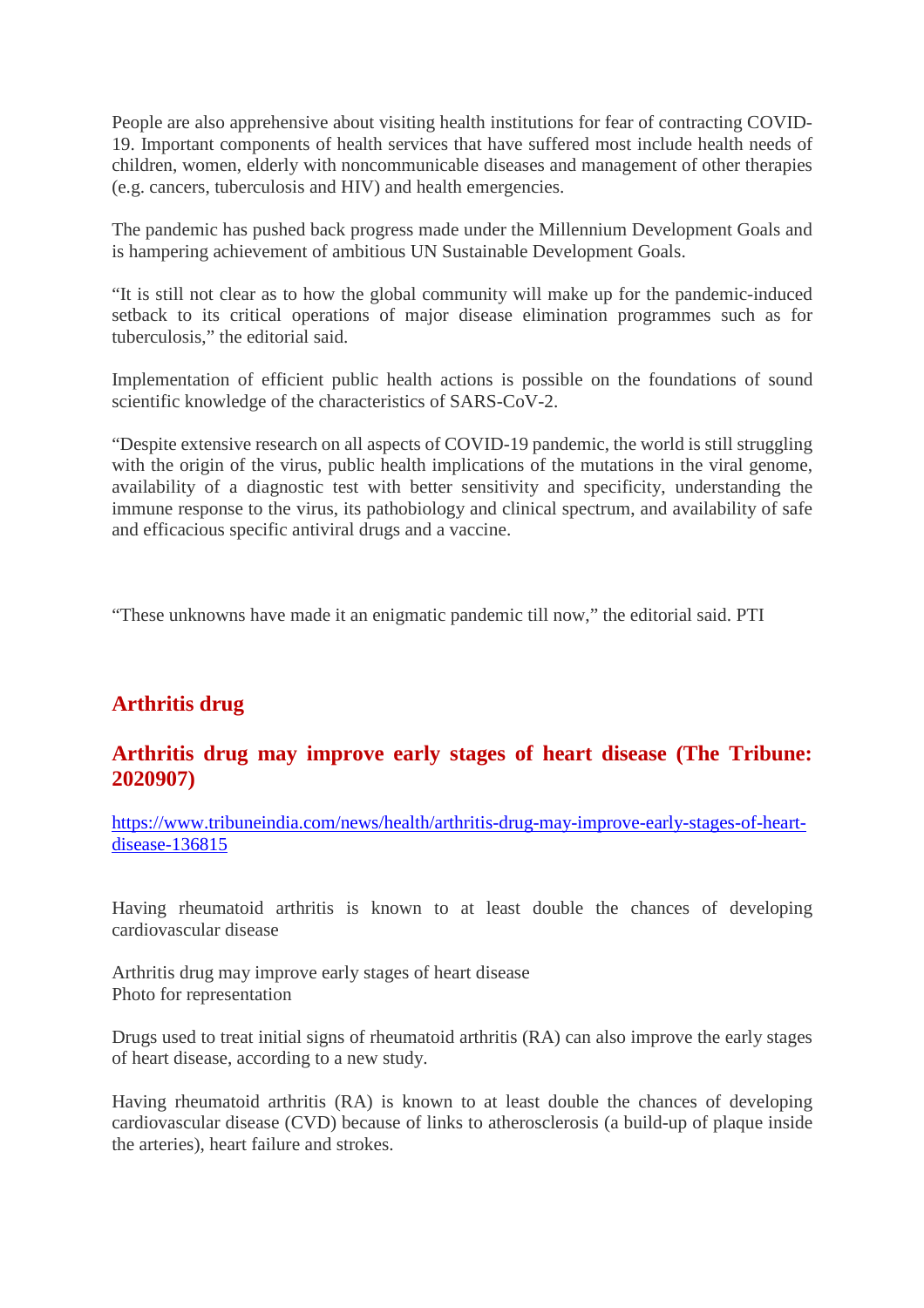The study, published in the journal Annals of the Rheumatic Diseases, linked treatment of RA with improvements in vascular stiffness -- an indicator of CVD.

"Our research shows that even at the earliest stages of rheumatoid arthritis, there is increased vascular stiffness in people with no or minimal traditional CVD risk factors such as hypertension, high cholesterol or smoking," said study author Sven Plein from the University of Leeds in the UK.

For the study, the research team had set out to explore possible connections between the very earliest signs of RA and indicators of CVD. Detailed MRI heart scans were given to 82 patients with no known heart issues.

The scans revealed the presence of increased vascular stiffness in the aorta, which is a gradual loss of elasticity in the large arteries, compared to healthy people. There was also evidence of cardiac scarring and changes in the wall of the left ventricle (the heart's main pumping chamber), suggesting heart abnormalities had started before the RA diagnosis.

After their initial scans, the 82 patients were given one of two RA drug courses. After a year of treatment, further scans were then carried out on 71 of the patients. The scans revealed that the vascular stiffness of the aorta (the main artery) had improved during the RA therapy.

"The rheumatoid arthritis treatment improved vascular stiffness, regardless of how the patient responded to the RA medication and these improvements in vascular stiffness independently of response to RA treatment were unexpected," Plein said.

The research highlights the importance of commencing treatment of RA early to also lessen the risk of developing CVD.

"Identifying patients at the earliest stage of RA with most risk of CVD is important to inform management strategy," said study researcher Maya Buch.

"The benefits of RA treatment on CVD extend beyond traditional suppression of inflammation," Buch noted. —IANS

#### **Covid-19 vaccine**

#### **How to decide who should get the Covid-19 vaccine first (The Tribune: 2020907)**

https://www.tribuneindia.com/news/health/how-to-decide-who-should-get-the-covid-19 vaccine-first-136733

How to decide who should get the Covid-19 vaccine first Photo for representation only.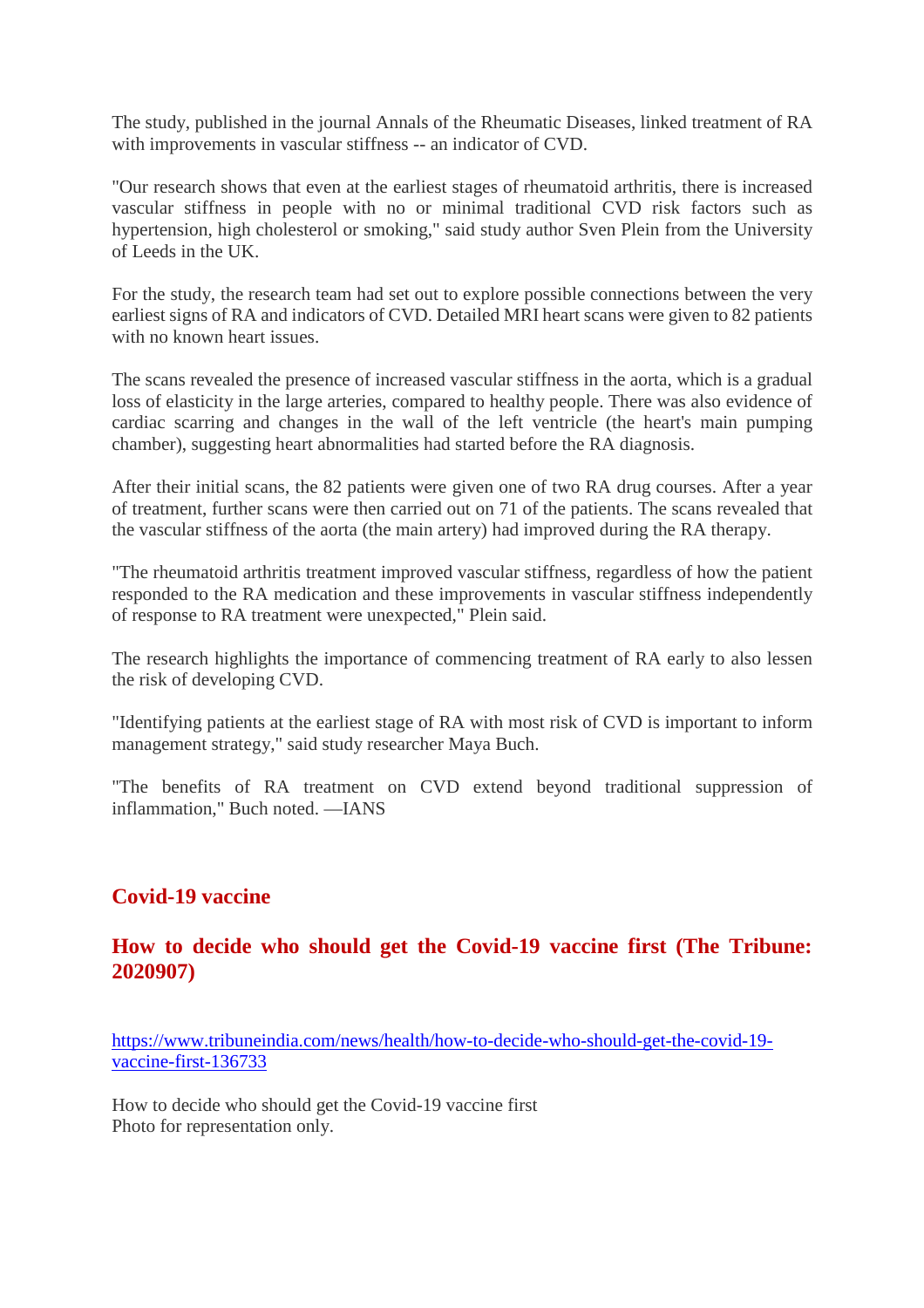At least 19 global health experts have proposed a new, three-phase plan for vaccine distribution -- called the Fair Priority Model -- which aims to reduce premature deaths and other irreversible health consequences from Covid-19.

"The idea of distributing vaccines by population appears to be an equitable strategy," said study lead author Ezekiel J. Emanuel from the University of Pennsylvania in the US.

"But the fact is that normally, we distribute things based on how severe there is suffering in a given place, and, in this case, we argue that the primary measure of suffering ought to be the number of premature deaths that a vaccine would prevent," Emanuel added.

In their proposal, the authors point to three fundamental values that must be considered when distributing a Covid-19 vaccine among countries: Benefiting people and limiting harm, prioritising the disadvantaged, and giving equal moral concern for all individuals.

The Fair Priority Model addresses these values by focusing on mitigating three types of harms caused by Covid-19: Death and permanent organ damage, indirect health consequences, such as health care system strain and stress, as well as economic destruction.

Of all of these dimensions, preventing death -- especially premature death -- is particularly urgent, the authors argued, which is the focus of Phase 1 of the Fair Priority Model.

Premature deaths from Covid-19 are determined in each country by calculating "standard expected years of life lost," a commonly-used global health metric.

In Phase 2, the authors proposed two metrics that capture overall economic improvement and the extent to which people would be spared from poverty.

And in Phase 3, countries with higher transmission rates are initially prioritised, but all countries should eventually receive sufficient vaccines to halt transmission -- which is projected to require that 60 to 70 per cent of the population be immune.

The authors also object to a plan that would prioritise countries according to the number of frontline health care workers, the proportion of the population over 65, and the number of people with comorbidities within each country.

They said that preferentially immunising health care workers -- who already have access to personal protective equipment (PPE) and other advanced infectious disease prevention methods -- likely would not substantially reduce harm in higher-income countries.

Similarly, focusing on vaccinating countries with older populations would not necessarily reduce the spread of the virus or minimise death.

Moreover, low and middle-income countries have fewer older residents and health care workers per capita than higher-income countries, the researchers said.

The authors conclude that this model is the best embodiment of the ethical values of limiting harms, benefiting the disadvantaged, and recognising equal concern for all people.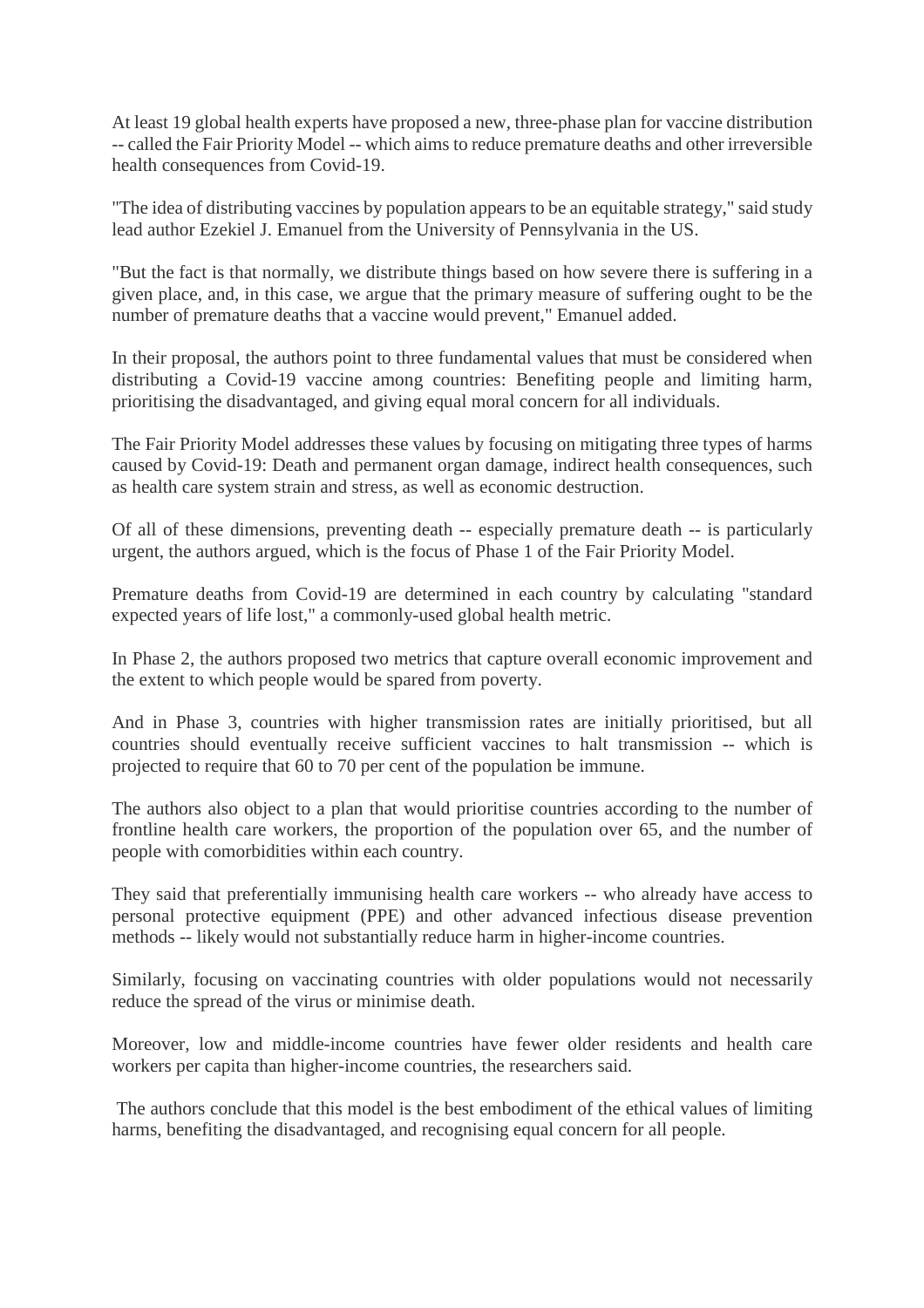#### **National nutrition mission -Healthcare experts**

#### **Healthcare experts call for urgent action to address COVID impact on national nutrition mission (The Tribune: 2020907)**

https://www.tribuneindia.com/news/health/healthcare-experts-call-for-urgent-action-toaddress-covid-impact-on-national-nutrition-mission-136723

The government is celebrating 'Poshan Maah' in September during awareness will be spread on issues related to malnutrition in children, pregnant women and lactating mothers

Healthcare experts call for urgent action to address COVID impact on national nutrition mission Photo for representation

As the country marks 'Poshan Maah' this month, healthcare experts have called for urgent action to address the impact of COVID-19 on the national nutrition mission, saying the pandemic might affect the health of children and pregnant women the hardest as they are the most vulnerable to undernutrition.

The government is celebrating National Nutrition Month or 'Poshan Maah' in September during which several programmes to spread awareness on the issues related to malnutrition in children, pregnant women and lactating mothers will be organised.

The experts spoke to PTI and said this was a time when there was an urgency among all stakeholders to join forces. On one hand, food security needs to be ensured and on the other, correct nutrition feeding practices need to be promoted in the community, they said.

Adopting system strengthening and social behaviour change strategies together in a sustained effort and investment beyond the Poshan Maah would yield results, they added.

Sujeet Ranjan, executive director at the Coalition for Food and Nutrition Security (CFNS), said the spread of COVID-19 had impacted the health, nutrition, livelihoods and wellbeing of India's most vulnerable populations and it would have a lasting effect on people.

"One of the fallouts of the COVID-19 containment measures, including the closure of primary schools and Anganwadi centres, is that children in rural India now have to do without that one guaranteed meal, potentially worsening the child malnutrition problem in India," he said. Even though the government had ordered state authorities to ensure the provision of take-home rations at the doorstep as well as a cash allowance during the lockdown, efforts to tackle acute malnutrition could still take a hit, he said. However, due to the barriers posed by the COVID crisis, there might be multifaceted repercussions on children, Ranjan added.

"We can understand that the possible impact would be on the number of meals per day and hence the quantity of food per meal as well. Ensuring diet diversity at the time of COVID also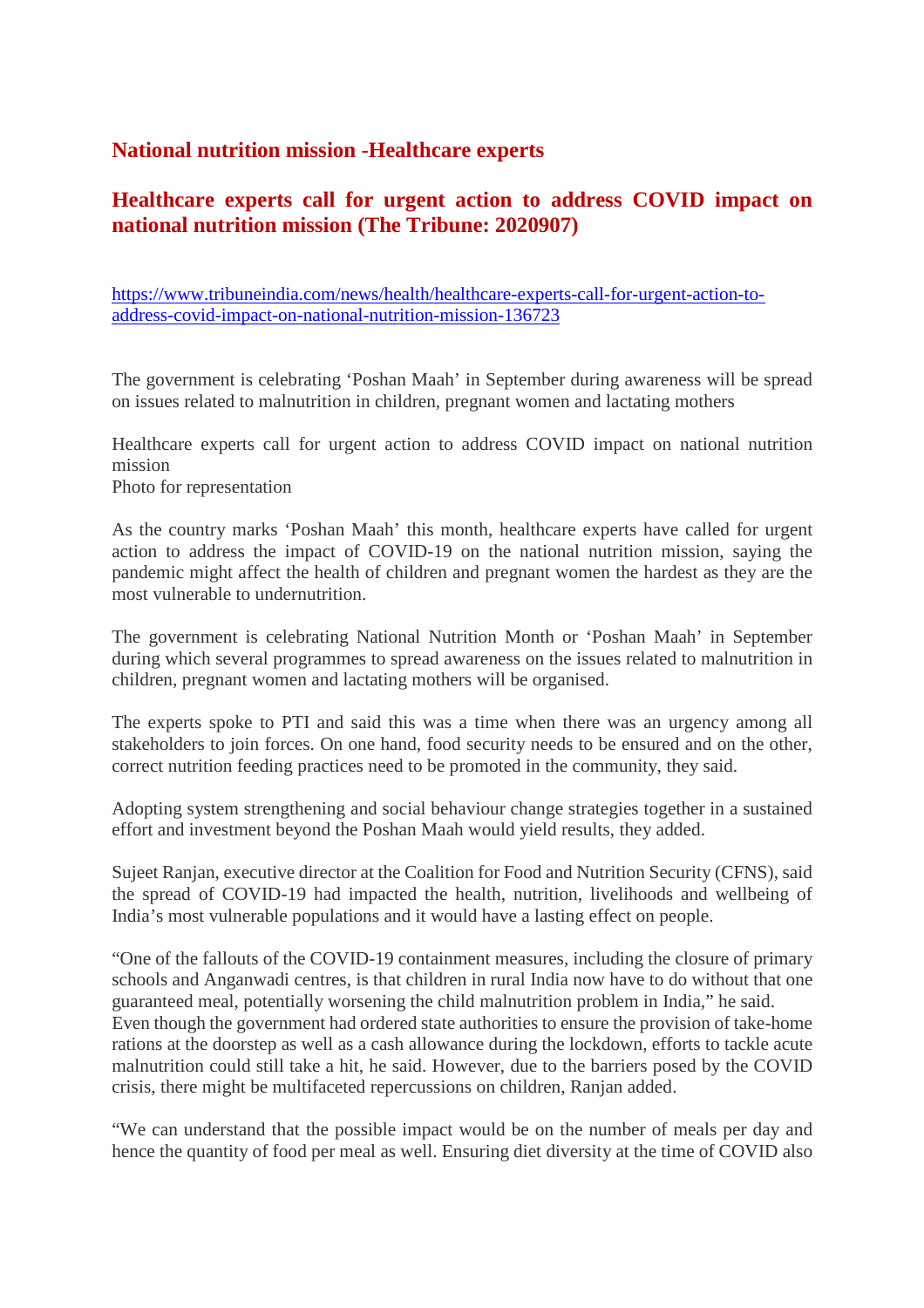remains a challenge as the main goal during this health crisis and the lockdown is the availability of basic food first. Therefore, the quality of the diet is also compromised," he said.

He suggested that information technology could be leveraged for ensuring many services related to maternal and child health such as the use of mobile phones for counselling by frontline workers, use of remote health advisory and intervention services for getting all the necessary health information and guidance, strengthening mother and child tracking system, Poshan Helpline number for ensuring healthcare, immunisation services, and regular counselling through nutrition specialists.

Khan Amir Maroof, honorary secretary at Maternal Infant and Young Child Nutrition (MIYCN), Indian Association of Preventive and Social Medicine (IAPSM), said the health of children and pregnant women might be hit the hardest as they are the most vulnerable to undernutrition.

"The lack of availability of quantity and quality of food is a matter of concern. Both macro and micronutrient deficiencies will have their own effects. In short term, it will lead to malnutrition in terms of undernutrition (low weight for age), followed by higher chances of suffering from infectious diseases such as diarrhoea, acute respiratory infections," he said.

Maroof said pregnant women were at a higher risk of undernutrition due to the increased nutrition requirement which is not being optimally met during this pandemic.

"This effect is intergenerational as the child to-be-born is at high risk of low birth weight or stillbirth. These effects put the family in a vicious loop of disease and undernutrition which is difficult to overcome without external support. For the whole country, this will mean a higher prevalence of malnutrition," he added.

He said strategies to mitigate COVID's impact on the health of children and pregnant women needed to be tailored to a local context and to the severity of the outbreak.

"Food security allowances whose provision exists under the midday meal scheme can be implemented, either by way of direct cash benefit transfer or food vouchers. Vouchers have an added benefit as compared to cash that we can ensure to some degree that it will be used for food only," Maroof added.

Sebanti Ghosh, program director at Alive & Thrive India, said the pandemic had the potential to reverse the hard-earned gains in improving health and nutrition of pregnant women and young children as the pandemic and lockdown have adversely affected the delivery of essential health and nutrition services, resulting in reduced coverage of crucial services such as institutional delivery, immunisation, antenatal care, provision of micronutrient supplies to pregnant women, young children and adolescent girls.

"Early detection and treatment of severely acute malnourished children (SAM) must be prioritised and ensured," she said.

Chandrakant Pandav, former head at Centre for Community Medicine at AIIMS, suggested that India could mitigate some of the effects of COVID-19.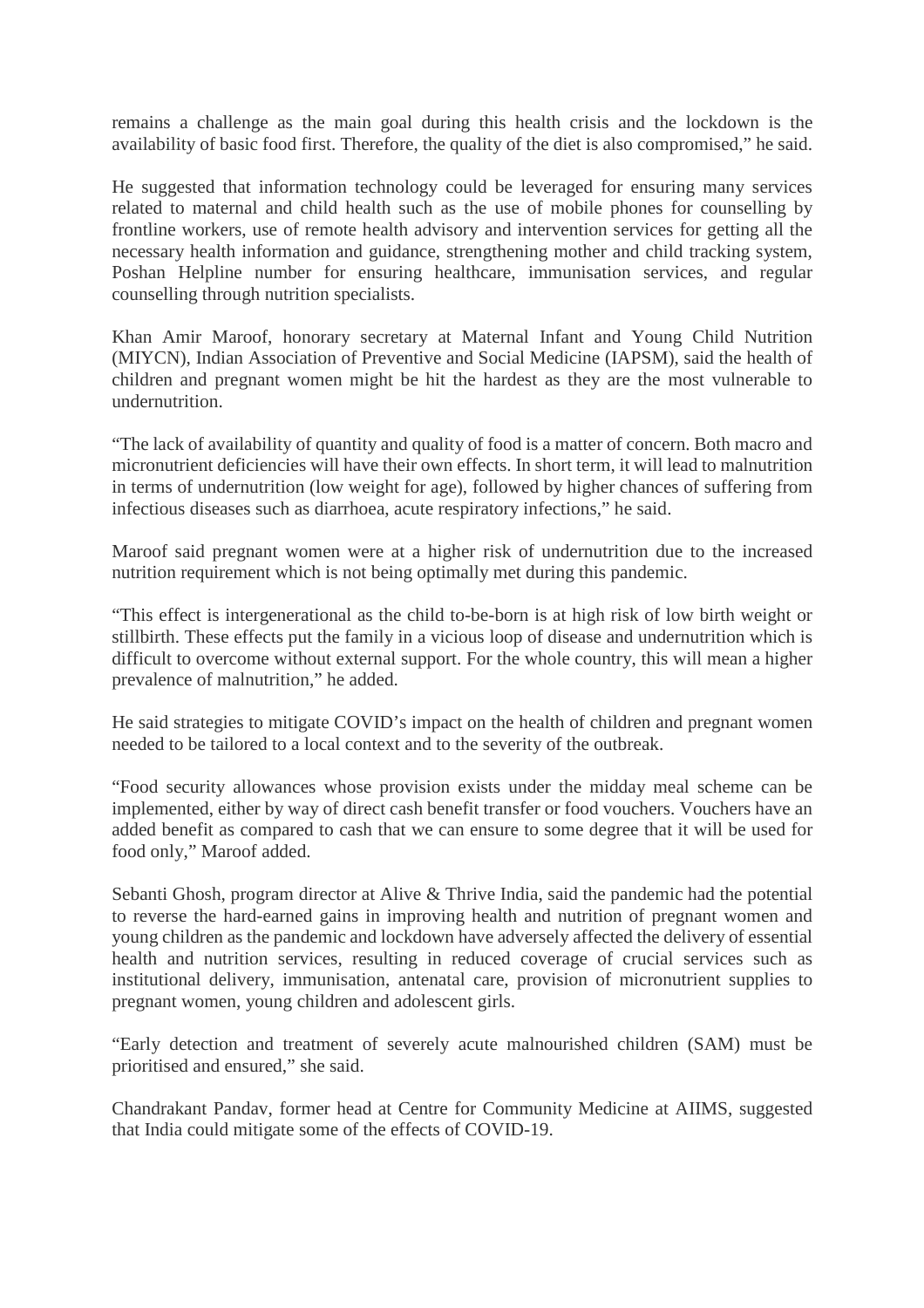"India's nutrition journey is too important to be derailed by a crisis like COVID-19. There must be a clarion call for the nutrition community in India to rally strongly and to give continued attention to malnutrition in all its forms, generate relevant evidence and to support and engage all of society to urgently and adequately address malnutrition in the context of the COVID-19 pandemic. We have come too far to turn back now," he added. PTI

## **Depression**

# **Kids with social anxiety more likely to develop depression (The Tribune: 2020907)**

https://www.tribuneindia.com/news/health/kids-with-social-anxiety-more-likely-to-developdepression-136388

Kids with social anxiety more likely to develop depression

Dear Parents, read this carefully. Children suffering from social anxiety may be at particular risk for depression in the future, warn researchers.

"We already know from previous research that children with social anxiety symptoms are at high risk of developing depression, as are offspring of depressed mothers," said study co-author Holly Kobezak from the Binghamton University in the US.

"Our findings take what is already known one step further by suggesting that the combination of these risk factors may be even more insidious than the presence of either risk factor alone," Kobezak added.

The researchers invited approximately 250 eight- to 14-year-old children whose mothers either did or did not have a history of major depressive disorder (MDD) into their lab to complete questionnaires measuring social anxiety and depression symptoms.

Symptoms were reassessed at six-month intervals over a period of two years in order to capture changes in symptom levels over time as children progressed further into adolescence, which is a critical time period for the development of depression.

The results, published in the Journal of Adolescence, showed that high levels of social anxiety predicted increases in depression symptoms over time, but only among children of mothers with a history of MDD.

"This provides preliminary evidence that risk for the development of depression among children with social anxiety may be particularly high among children who are already at risk for depression based on a maternal history of the disorder," Kobezak said.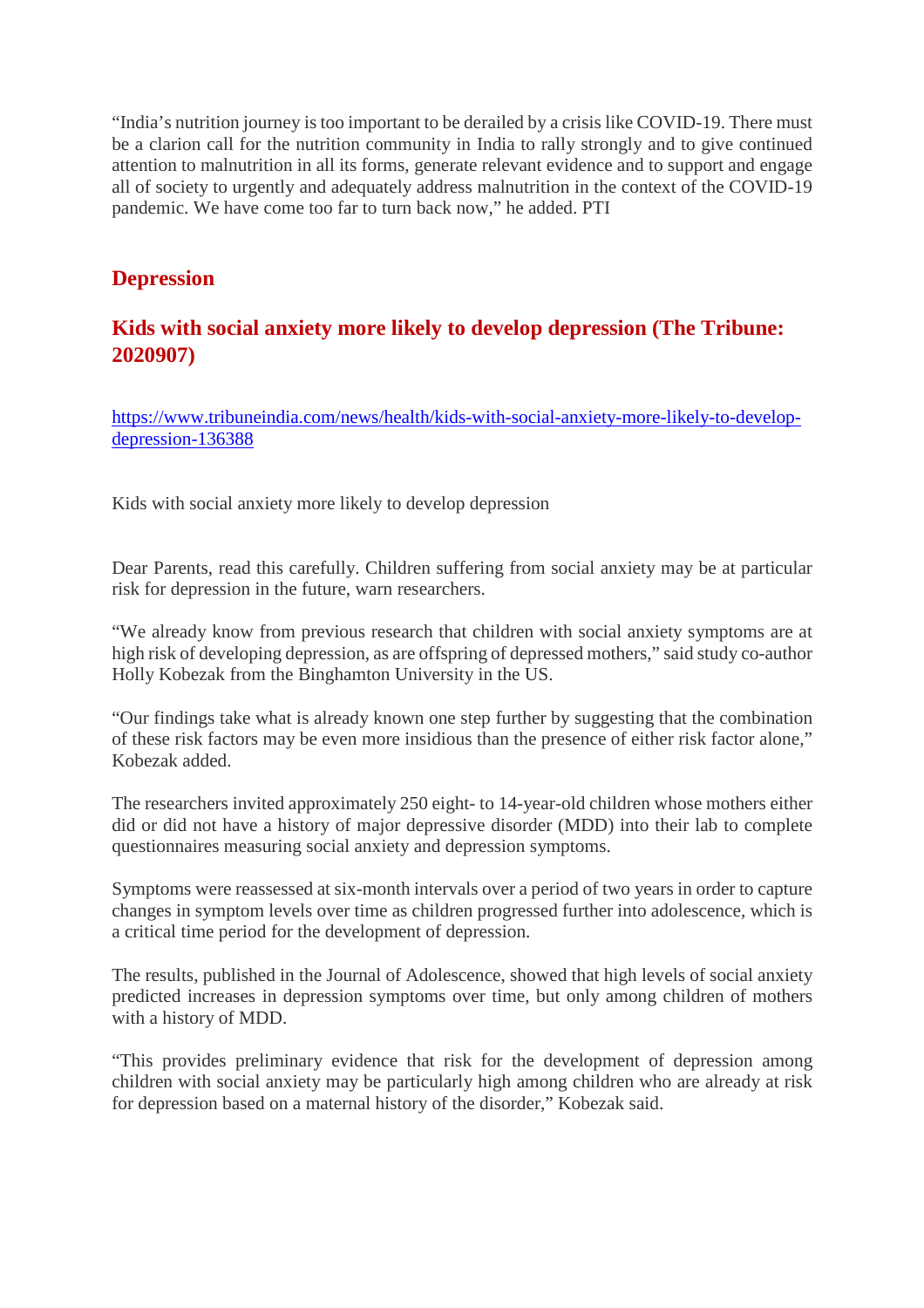The researchers hope that their findings will encourage others to explore the specific ways in which social anxiety symptoms and exposure to maternal depression may work together to increase risk of depression in children over time.

"An important point is that our findings provide insight into the circumstances that may put children at heightened risk of depression, but equally important is research that will help us understand why this may be true," said Kobezak.

The researchers noted that future research could focus on disruptions in social functioning and interpersonal relations resulting from these experiences and whether this might be why these  $\chi$ children are at such elevated risk — IANS

#### **WHO**

## **We should see Covid vaccine rollout by mid-2021; WHO chief scientist (The Tribune: 2020907)**

https://www.tribuneindia.com/news/health/we-should-see-covid-vaccine-rollout-by-mid-2021-who-chief-scientist-136386

We should see Covid vaccine rollout by mid-2021; WHO chief scientist Photo for representational purpose only.

The World Health Organization is hopeful that a novel coronavirus vaccine will be ready internationally by mid-2021, its chief scientist said on Friday.

"Certainly by the middle of 2021, we should start to see some vaccines moving into countries and populations," Soumya Swaminathan said at a news briefing in Geneva. Reuters

#### **Covid-19: What you need to know today (Hindustan Times: 2020907)**

https://epaper.hindustantimes.com/Home/ArticleView

The beginning of the week is a good time to catch up — on numbers, science, trends, and the rare good news (if any) related to the coronavirus disease.

90,446: This is the number of Covid-19 cases recorded in India on Saturday, according to the HT dashboard. No country has crossed 80,000 cases a day. India will likely do fewer cases on Sunday — numbers fall off over the weekend in most parts of the world. India also overtook Brazil on Sunday to become the country with the second highest number of Covid-19 cases,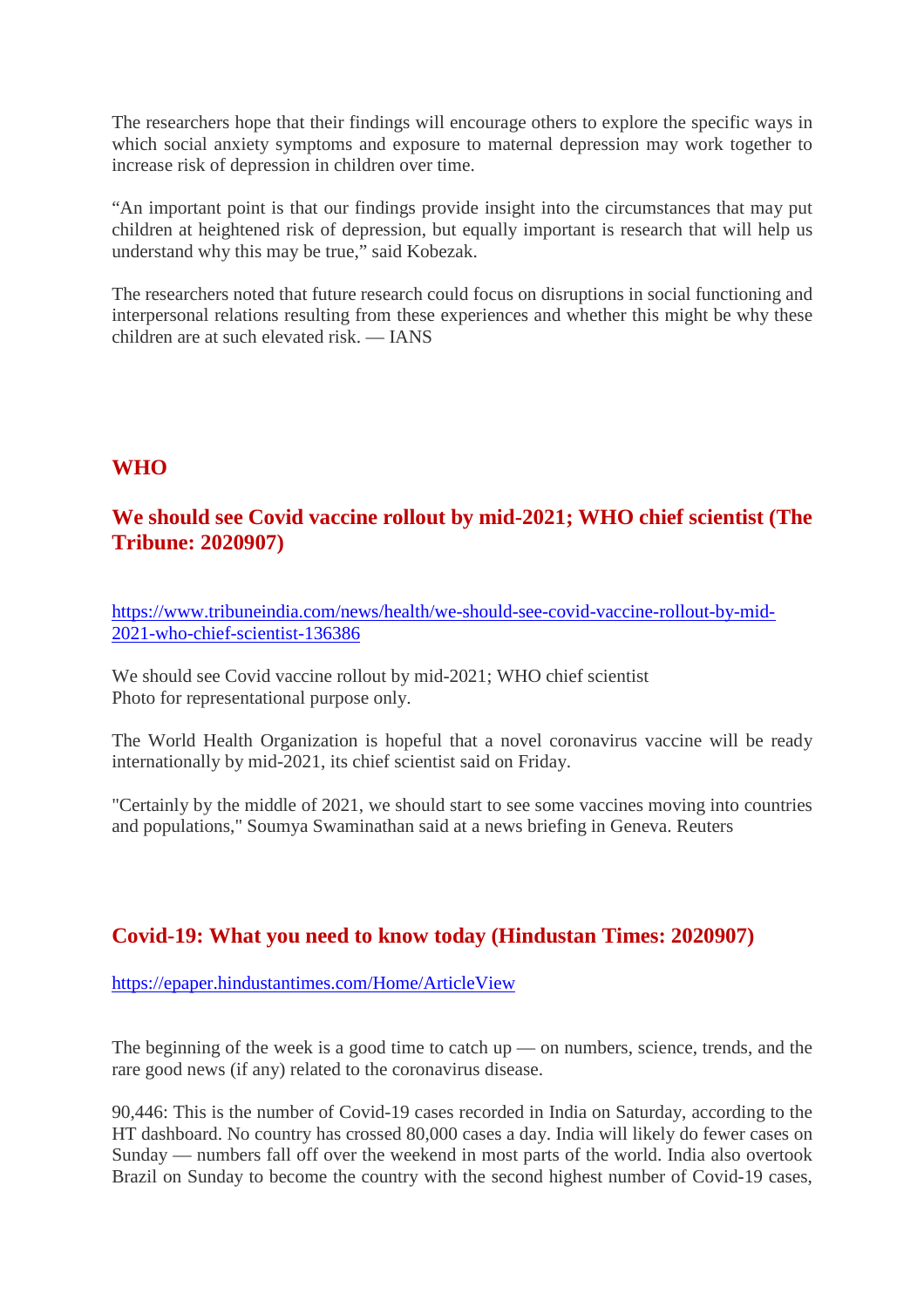after the US (see page 1). And towards the end of last week, it overtook Mexico to become the one with the third highest number of Covid-19 fatalities. How high is that 90,446 number? According to worldometers.info, it is higher than the total number of cases seen by countries ranked 35 and lower in its listing. As testing increases, India could see a further rise in cases. Purely in terms of the trajectory of the pandemic's run, India is unique — but it isn't the kind of distinctiveness of which the country can be proud.

The mink: An earlier instalment of this column (Dispatch 49 on May 8) looked at the animals of the Covid-19 pandemic. One more can now be added to the list — the mink, a relative of the otter and the ferret that is widely farmed across Europe for its fur. There have been outbreaks in mink farms in the Netherlands, Spain, and in Utah in the US. According to a study published on pre-print server bioRxiv, and conducted by researchers from the Erasmus Medical Centre, Rotterdam, genomic studies showed that the workers at the farms passed on the coronavirus disease to minks, which then passed them back to other workers. Already, the Netherlands has moved forward a planned closure of the mink farms set for 2024 to March next year. And about time too — for years, activists have been trying to get governments around the world to do just this. The research from the Netherlands needs to be peer-reviewed, but it merits a much closer look — it suggests that the Sars-CoV-2 virus can jump from humans to animals (anthropozoonotic) and then from animals back to humans (zoonotic).

Tennis, anyone?: Anyone but poor Kristina Mladenovic. Days after she lost a match she should have won at the US Open and spoke of the "nightmare" she was living in and the "abominable way" in which players were being treated — Mladenovic was isolated because she was exposed to an infected player within the bio-bubble — she and her partner, the top seeds in the women's draw, were disqualified on Saturday. This was after the county where the players' hotel is located said its rules do not allow her to play in the tournament. The experience with so-called bio-bubbles in sport has been mostly positive. They would appear to have worked in cricket in England and the Caribbean, the Premier League, and also the NBA; but the US Open is clearly having all sorts of trouble with its own. It will be interesting to see how the Indian Premier League's bio-bubble works. As HT's sports desk wrote in a recent article: "What makes the IPL different from some of the other bio-bubbles is how spread out it is." The report pointed out how self-contained the bio-bubbles for the cricket series in England, the Caribbean Premier League, and the NBA have been. In contrast, it said, "the IPL has eight teams camping in different hotels in Dubai and Abu Dhabi, and travelling every day for practice".

The vaccine: The mathematical chances of a vaccine for Covid-19 being developed soon (another topic covered in an earlier instalment of this column, Dispatch 111on July 22) became stronger through August. At the beginning of September, according to a report in Nature, there were 321 vaccine candidates, with 32 of them in clinical trials. In April, there were only 115 vaccine candidates. But the best news regarding vaccines came in a Friday report by the Wall Street Journal that said some leading vaccine makers were preparing a public pledge that would reaffirm their commitment to following the due process of clinical trials and "not seeking government approval" till they were convinced the vaccines were safe and effective. The companies named in the article include Pfizer, Johnson & Johnson and Moderna — and the pledge comes against the backdrop of vaccine development becoming increasingly political, leading to fears that governments could rush through with vaccines before they are ready, much like Russia has done with the Sputnik V.

#### ANIMAL-HUMAN-ANIMAL SPREAD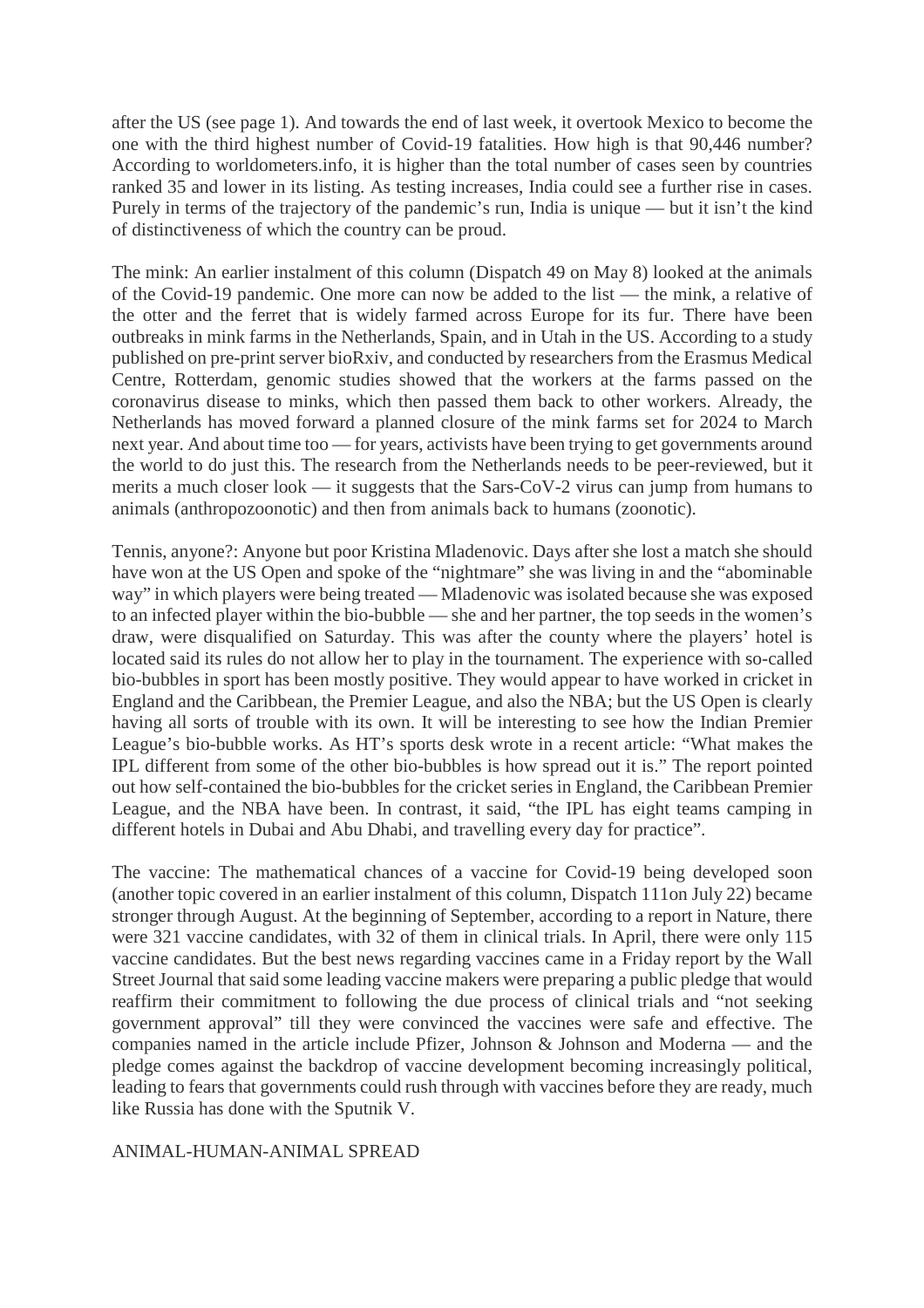According to a study, genomic studies showed that workers at mink farms passed on the coronavirus disease to the animals, which then passed them back to other workers. The research, which suggests that the virus can jump from humans to animals and then from animals back to humans, merits a much closer look.

#### SPORTS IN TIMES OF A PANDEMIC

The experience with bio-bubbles in sport has been mostly positive. They would appear to have worked in cricket in England and the Caribbean, the Premier League, and also the NBA; but the US Open is clearly having all sorts of trouble with its own. It will be interesting to see how the Indian Premier League's bio-bubble works

#### A PLEDGE

The best news regarding vaccines came in a Friday report that said some leading vaccine makers were preparing a public pledge that would reaffirm their commitment to following the due process of clinical trials and "not seeking government approval" till they were convinced the vaccines were safe and effective.

#### **Delhi New Cases (The Tribune: 2020907)**

http://onlineepaper.asianage.com/articledetailpage.aspx?id=15087863

# Delhi records over 3,000 Covid cases

**AGE CORRESPONDENT** NEW DELHI, SEPT. 6

Delhi recorded 3,256 fresh coronavirus cases on Sunday, taking the tally to over 1.91 lakh, while the death toll mounted to 4567. authorities said.

Twenty-nine fatalities were recorded in the last 24 hours.

As many as 26,829 rapid antigen tests and 9,217<br>RTPCR/CBNAAT/TrueN at tests were conducted in the last 24 hours. The<br>number of Containment zones stands at 1.076.

The total number of cases stands at 1,91,499, of which 1,65,973 patients have either been discharged, recovered or<br>migrated. The number of active cases stands at 20.909

According to official

THE TOTAL number of cases stands at 1.91.499. of which 1,65,973 patients have either been discharged, recovered or migrated. The number of active cases stands at 20,909

data, there has been a rise of 80 per cent in the number of home isolation cases of Covid in the national capital in the last 16 days, and parallely the containment zones count too has spiralled up to 976 over the same period.

Amid steady rise in fresh and active coronavirus cases in the last several days, the number of people in home isolation here on Saturday reached the five-figure mark again after over a month's time. The number of home iso-

lation cases of Covid on September 5 stood at 10,514. The corresponding figure a day before was 9,822, according to the Delhi health department.

On August 21, the home isolation cases count was 5,818, so from that date, the rise is of 80 per cent in 16 days.

Parallely, the number of containment zones too have multiplied from 589 on August 21 to 976 on September 5, according to official figures.

The Delhi government<br>had been laying a lot of emphasis on home isolation, especially for asymptomatic patients as part of its Covid management strategy in the past several months.

Medical experts have flagged that asymptomatic patients who may not have

been tested, and roaming around in the open, could be one of the factors leading to rise in fresh cases in last one week or so.

Delhi recorded 2,973<br>fresh Covid cases on Saturday, the highest single-day spike in 71 days, as the tally in the city mounted to over 1.88 lakh, even as chief minister Arvind Keiriwal asserted that the situation in the city was completely under control.

This was the fifth successive day in September when over 2,000 new cases have been reported in a day. Also, over 38,000 tests were conducted on Saturday.Twenty-five fatalities were recorded in the last 24 hours, taking the death toll to 4,538, according to the bulletin issued by the Delhi health department on Saturday.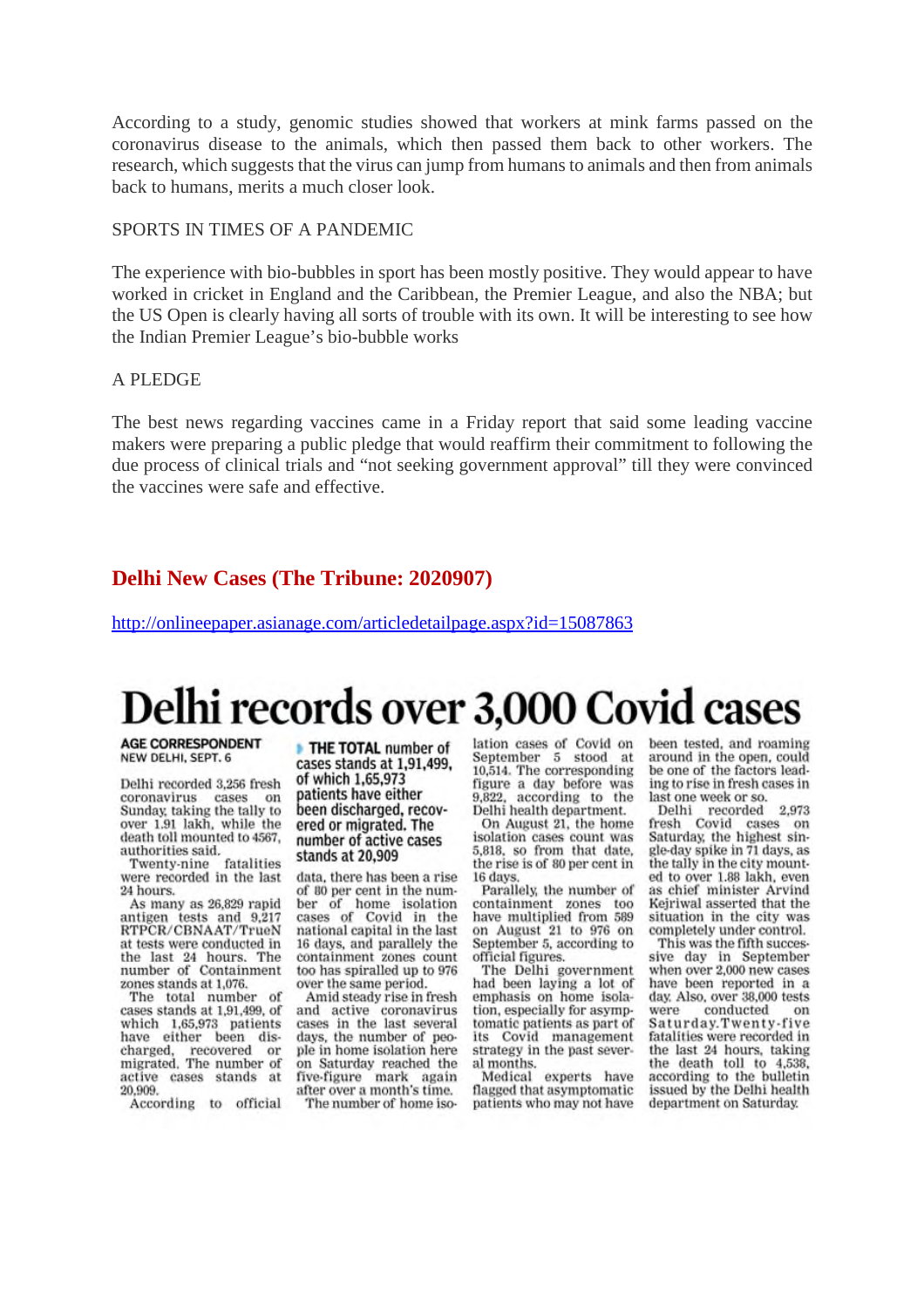#### **Viral infections'**

## **Coronavirus | 'RT-PCR will remain the gold standard for all viral infections' (The Hindu: 2020907)**

https://www.thehindu.com/sci-tech/health/coronavirus-rt-pcr-will-remain-the-gold-standardfor-all-viral-infections/article31883236.ece

A negative test on an antigen based assay is not reliable. Even if there is infection, there is a 50% chance that the antigen test will be negative, says Dr. P. Srinivasan, technical director at Neuberg Diagnostics.

Dr. P. Srinivasan, technical director at Neuberg Diagnostics and Chairman & Co-Founder of Be The Cure Registry and Jeenomics (Next Generation Sequencing HLA Laboratory) of Jeevan Stem Cell Foundation, Chennai, spoke to G. Ananthakrishnan on current testing options for the novel coronavirus SARS-CoV-2, when to think of taking the test, state of antibody testing.

What is happening currently with COVID-19 testing in Chennai and other places?

Testing goes on. I am involved with Neuberg [Diagnostic laboratories] and we do on an average about 200 tests a day. It is RT-PCR [Reverse Transcriptase-Polymerase Chain Reaction] which is the gold standard. Three different things have been floating around. We heard a lot of noise about the antibody test. Recently there is talk on the antigen test. RT-PCR will remain the gold standard for all viral infections. Even [with] RT-PCR one needs to understand... can it give a negative report when someone really has the infection? The answer is yes. One reason is when the test is done too early, when there is no viral material in the swab, and two, when the swab is not properly taken. One needs to remember, how long is the test valid?

The COVID PCR is not even like a one rupee note. The rupee note is the same after one week. The PCR test loses its validity the moment the test is done. You can still pick it up the next day and it could turn out to be positive.

The validity of a test is restricted to the day of testing. That is one disadvantage with it and the test is really expensive.

Now that we have crossed three months into the infection, what is the state of antibody tests using ELISA or other methods?

It all started with rapid testing [for antibodies], and any rapid test for any disease has its limitations. The same thing happened with HIV when it started. Now, of course, far more rugged, reliable rapid tests are available, but it took ten years. The antibody tests for COVID are like infection, you have an IgM and IgG, the M arrives around seven days or so after picking up the infection. The G appears a little later and remains longer.

The antibody kits that are available right now are all predominantly IgG, almost all, or it is a total kit, both for M and G. There is no point in using it to diagnose the disease. We are looking at picking up patients with active disease. Testing for an IgG does not make sense. But in a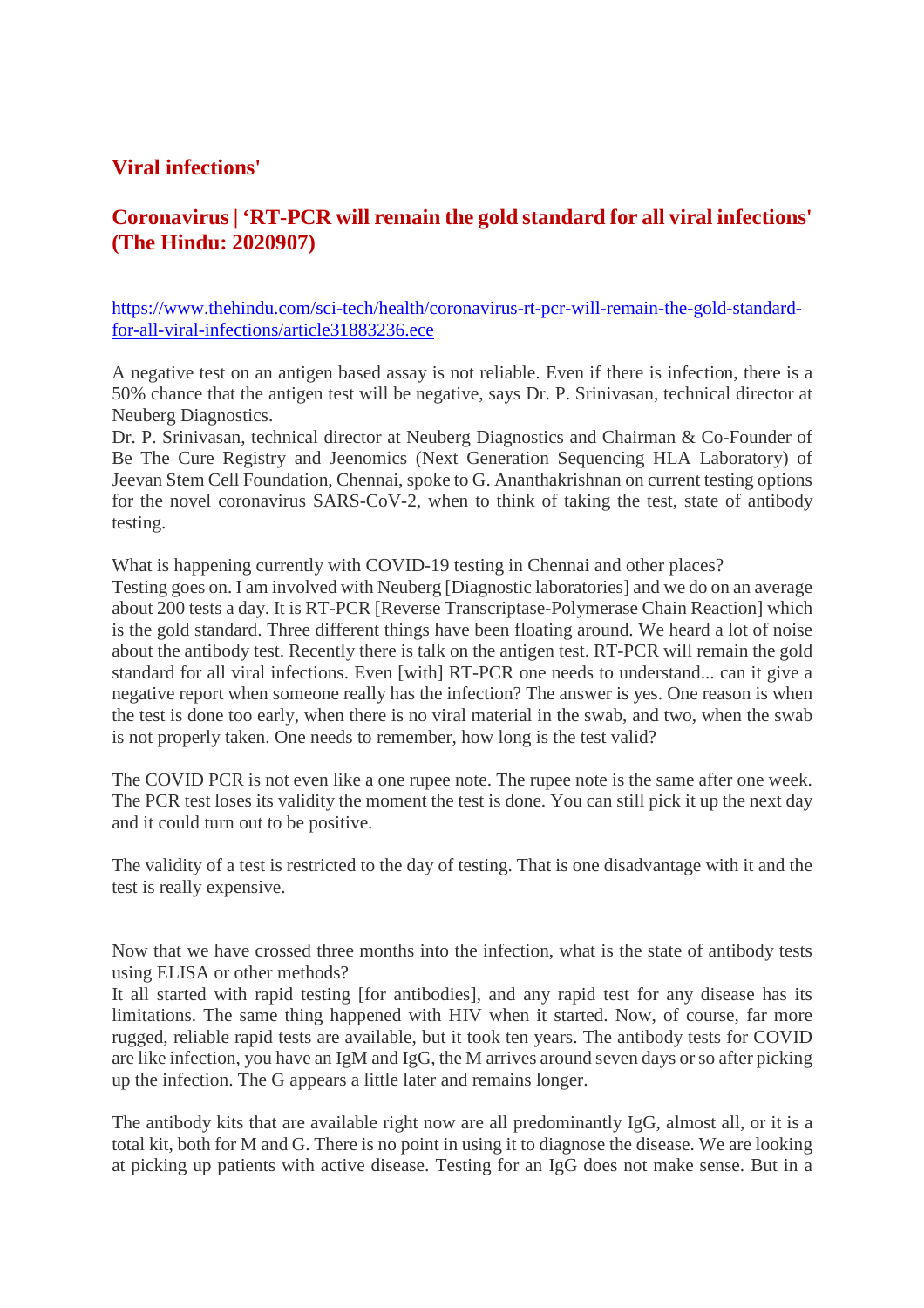population if you want to see, what percentage of the population is infected for epidemiological reasons, the antibody tests may be useful at this stage.

The antigen test - basically in a PCR we are looking at viral RNA and in the antigen test, what we call antigen is again viral protein. That is picked up by whatever technology we use. But if you clearly read the information on the antigen test, if it says positive, you can be hundred per cent sure that it is positive. However, if the test is negative, you need to follow it up with PCR. Because a negative test on an antigen based assay is not reliable. So if you look at sensitivity it is 50% to 80%, even if there is infection, there is a 50% chance that the antigen test will be negative. So if these people walk on the roads, they infect others.

Personally, I don't think the antigen test is suitable at this point to test people for infection until the sensitivity increases.

Could you walk us through the cost factor for testing? If you didn't get access to government testing, what are the costs involved?

I have no clue on the antigen and antibody testing because they are not suitable. When you come to RT-PCR, the charges are ₹3,000 per test. And honestly, I don't have my own lab, and if I did I would hesitate to offer the test and refer you to somebody else. The reason is that right from the beginning, there has been a lot going on about fixing the price.

What people forget is this. Even close to 100 days after the epidemic, RT-PCR kits are still being imported. Even though people are talking that it is made in India and it is cheaper. The cost of the test has not come down drastically. Availability has become easier, because of cargo flights.

The second thing, there are three processes involved. Collect your sample and put it in the fluid called the viral transport medium. That costs X. Then we have to extract it in the lab which costs Y. Then comes the PCR testing which costs Z. The X+Y+Z costs more than what people are talking about in the media right now.

And there is always the cost per reportable result. It is not like a pack of 20 biscuits that costs ten rupees and each biscuit is 50 paise. In any test, all the more in RT-PCR, if I say the kit can do 50 tests, it will come down to 48 due to positive and negative controls. Then there are 10% to 15% of tests that need to be repeated. When it is inconclusive or doubtful. It is therefore not X divided by 100 to arrive at the overall cost. The cost is probably X divided by 75 or 80. The cost which everybody says needs be below ₹3,000, or should be ₹2,500 or ₹2,200, I honestly think it is unreasonable. But to set the record straight, the test costs  $\overline{\mathfrak{3},000}$ .

#### Why is it difficult to make our own tests and not import?

It is not difficult. Actually, a few companies have made them. Any start-up has its own problems and issues of sensitivity and specificity. Probably it will take another 100 days to provide the number of tests we are looking for. COVID has demonstrated something phenomenally good in health care. When pushed to the corner, we are capable of coming up with the best that is possible, at a cost that others cannot think of. On PCR kits, it will take some more time, it will happen, possibly in another 30 or 40 days.

#### So we can make them more affordable then?

It should become more affordable. The government should put a cap on the price at which companies can sell the kit. Essentially we are getting into a control raj, but it is required. They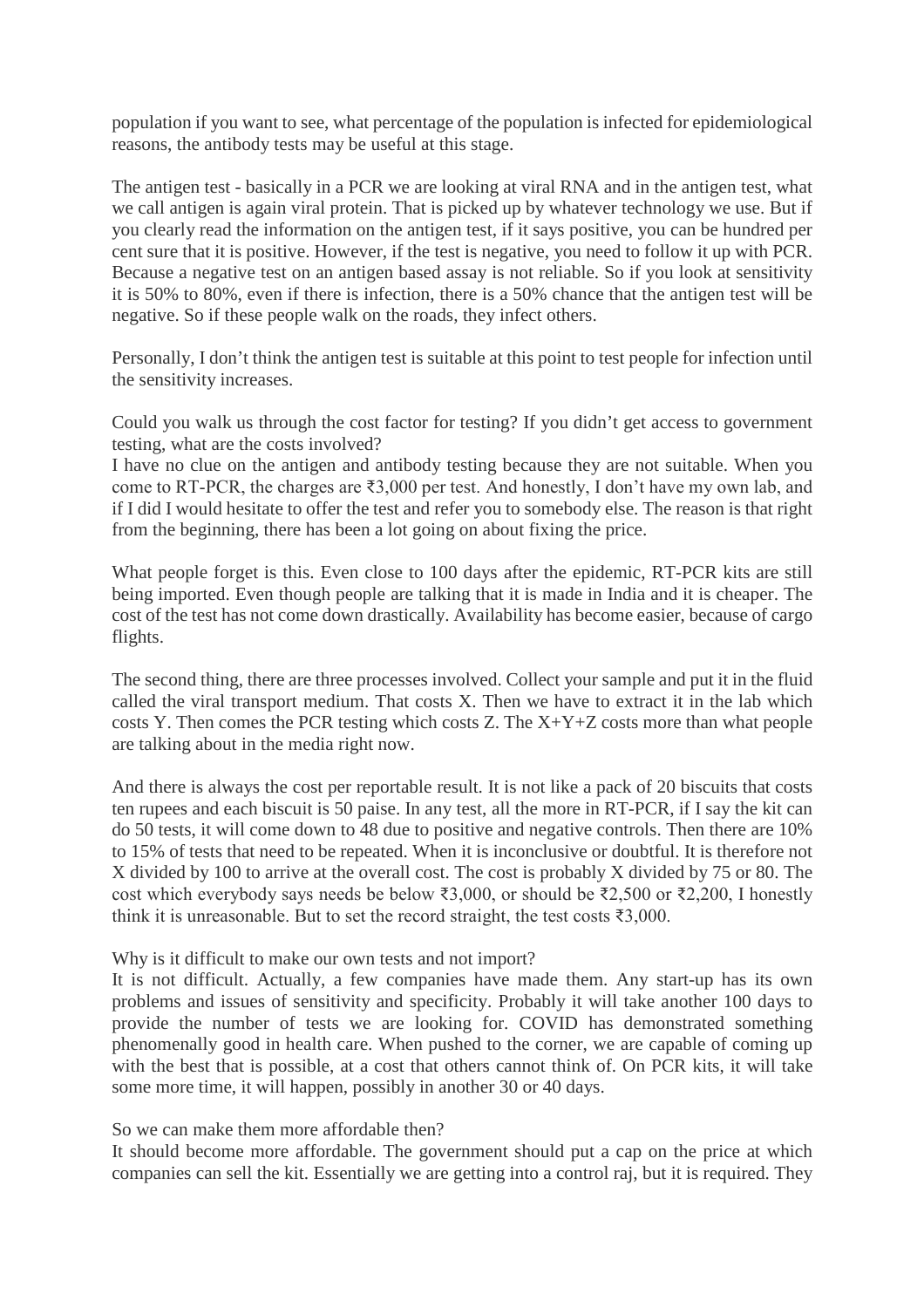are not capping the price of consumables. A pair of nitrile gloves is now being sold at double the price today. But the government wants to cap only the cost that the patient has to pay.

Those who have antibodies from infection, there is the view that they may be better placed to resume activity…

The ICMR study shows that, I think it is some 0.83% of the population that tested positive for IgG. That essentially means the majority of India is not infected. The bottomline is that if you need to test, you need to have symptoms. Wait three to four days with symptoms before you test. If you rush you may get a negative result.

## **Covid-19 anxiety**

## **Identification key in treating kids with Covid-19 anxiety: Study (New Kerala: 2020907)**

#### https://www.newkerala.com/news/2020/158238.htm

Researchers have revealed that early identification and treatment is vital to avoid long-term mental health consequences from Covid-19 among children and young people.

The study, published in the journal Behavioural and Cognitive Psychotherapy, highlights how health anxieties can be triggered by changes like returning to school and argue that young people need time to readjust to routine and to deal with emotions after such a prolonged period at home.

For some, ongoing concerns about health, triggered by the invisible threat posed by Covid-19, could interfere with life and parents and teachers need to be aware of signs such as excessive hand washing, and reassurance-seeking about health-related worries.

"Children are not immune to worries about their health, or the health of those around them. It is essential that we are able to recognise when normal concerns around Covid become more problematic," said study author Jo Daniels from the University of Bath in the UK.

Signs of stress in children may include tummy ache, sleeping problems and not engaging in normally enjoyable activities; for those particularly affected by health-related anxiety,"You might expect to see excessive hand-washing, exaggerated avoidance of touching objects for fear of picking up the virus, or repeated reassurance seeking from adults in addition to the usual signs of stress and worry," Daniels added.

According to the researchers, Children may not always be able to describe or verbalise their concerns clearly, so they are looking for marked changes in behaviour or worries that get in the way of living life to the full.

The team behind the study suggest health anxieties in children might be triggered by an immediate family member becoming ill, a shielding member of the household, or perhaps because of raised family tensions due to parental health-related worries.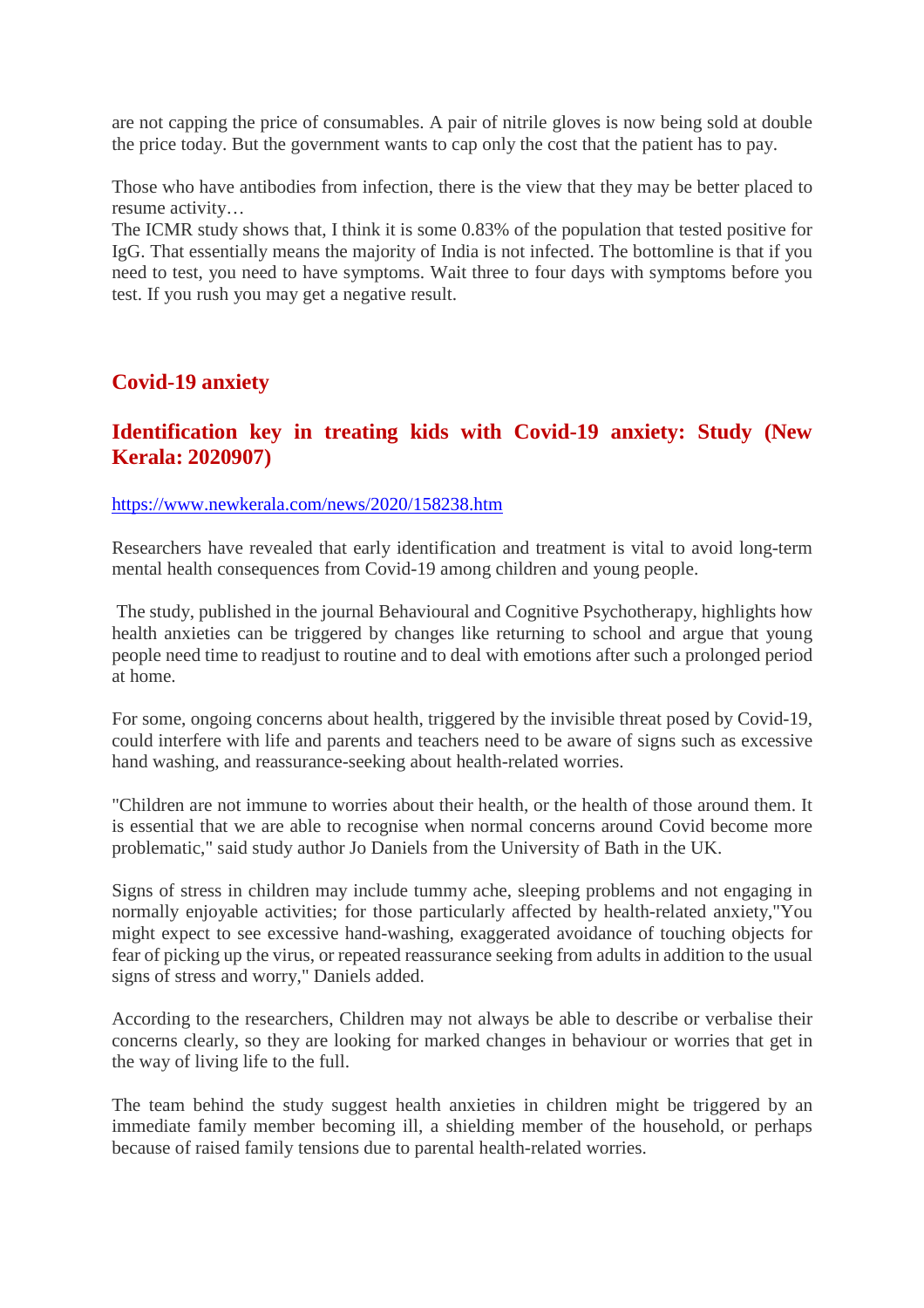In these scenarios, they advise parents and teachers to seek professional help where needed.Their guidance offers suggestions about how cognitive behavioural therapy (CBT), including CBT conducted online or by phone, can be an effective treatment option to address children and young people's health anxieties.

During the pandemic, the team have previously highlighted mental health vulnerabilities including health anxiety in adults, and loneliness in children and young people.They recommend that parents or teachers who notice that a child or young person is worried about health should offer them the opportunity to talk about their worries by gently listening to their concerns, and then encouraging them to find ways to gradually face and overcome their fears.

Simple interventions that may be helpful could include correcting misunderstandings surrounding covid and the necessary precautions, the study noted.

## **Post-Covid syndrome**

#### **Post-Covid syndrome severely damages children's hearts: Study (New Kerala: 2020907)**

https://www.newkerala.com/news/2020/158224.htm

Multisystem inflammatory syndrome in children (MIS-C), believed to be linked to Covid-19, damages the heart to such an extent that some children will need lifelong monitoring and interventions, warn researchers.

According to the review, published in EClinicalMedicine, a journal of The Lancet, case studies also show MIS-C can strike seemingly healthy children without warning three or four weeks after asymptomatic infections.

"Children did not need to exhibit the classic upper respiratory symptoms of Covid-19 to develop MIS-C, which is frightening," said study author Alvaro Moreira from The University of Texas in the US.

"Children might have no symptoms, no one knew they had the disease, and a few weeks later, they may develop this exaggerated inflammation in the body," Moreira added.

For the findings, the research team reviewed 662 MIS-C cases reported worldwide between January 1 and July 25.

The researchers found that 71 per cent of the children were admitted to the intensive care unit (ICU) and at least 60 per cent presented with shock.According to the study, the average length of stay in the hospital was 7.9 days and 100 per cent had a fever, 73.7 per cent had abdominal pain or diarrhoea, and 68.3 per cent suffered from vomiting.

The findings also showed that 22.2 per cent of the children required mechanical ventilation and 4.4 per cent required extracorporeal membrane oxygenation (ECMO). Also, 11 children died.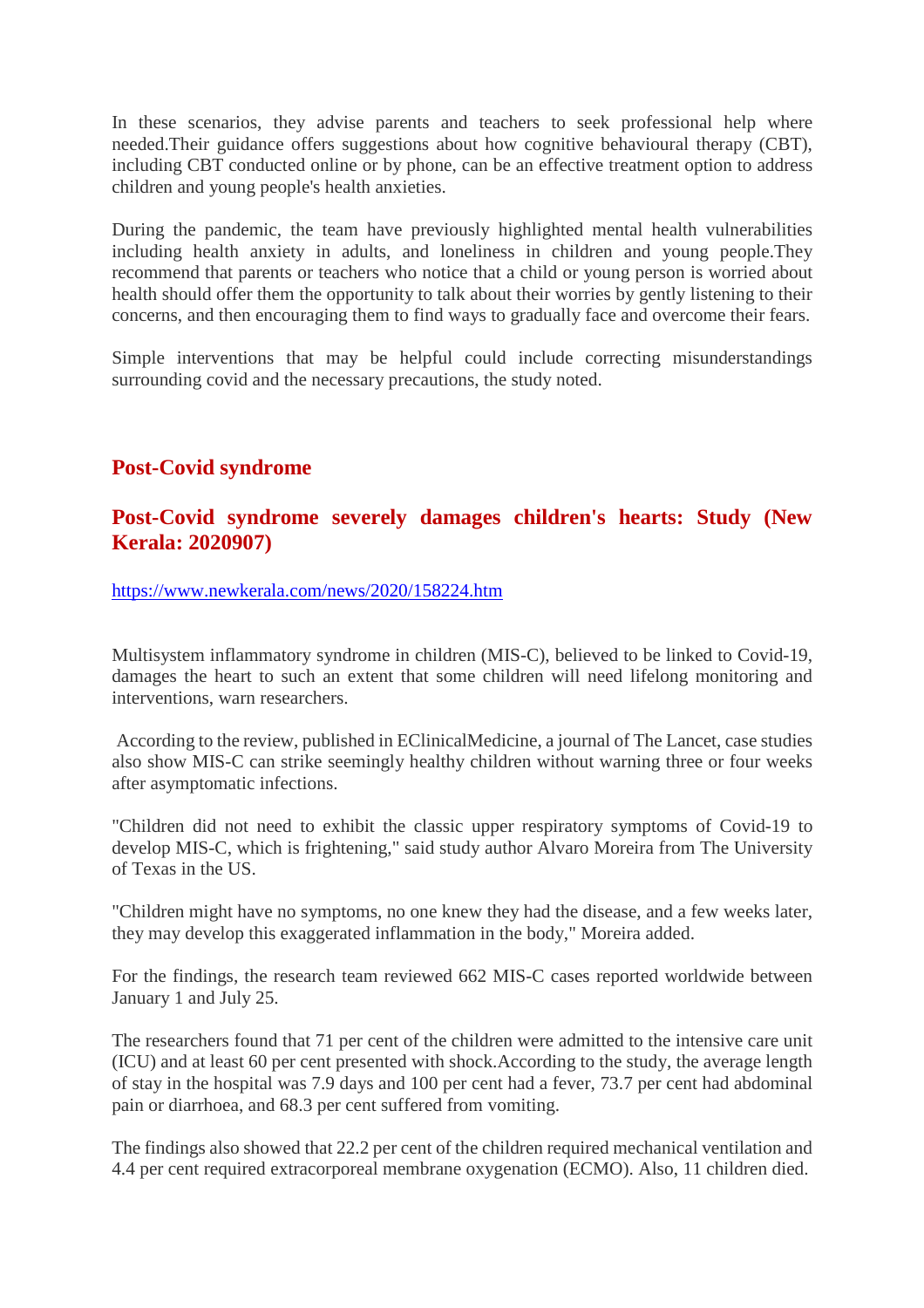"This is a new childhood disease that is believed to be associated with SARS-CoV-2," Moreira said.

"It can be lethal because it affects multiple organ systems. Whether it be the heart and the lungs, the gastrointestinal system or the neurologic system, it has so many different faces that initially it was challenging for clinicians to understand," Moreira added.

The amount of inflammation in MIS-C surpasses two similar pediatric conditions, Kawasaki disease and toxic shock syndrome.

"The saving grace is that treating these patients with therapies commonly used for Kawasaki immunoglobulin and glucocorticosteroids - has been effective," D Moreira said.

Most of the 662 children suffered cardiac involvement as indicated by markers such as troponin, which is used with great accuracy in adults to diagnose heart attacks.

"Almost 90 per cent of the children (581) underwent an echocardiogram because they had such a significant cardiac manifestation of the disease," the researchers said.

The damage included dilation of coronary blood vessels, a phenomenon also seen in Kawasaki disease. Almost 10 per cent of children had an aneurysm of a coronary vessel.

Children with an aneurysm are at the most risk of a future event.

"Evidence suggests that children with MIS-C have immense inflammation and potential tissue injury to the heart, and we will need to follow these children closely to understand what implications they may have in the long term," the team noted.

#### **Keto diets**

#### **Keto diets, intermittent fasting may affect cardiovascular health: Researchers (New Kerala: 2020907)**

https://www.newkerala.com/news/2020/158223.htm

Researchers have found that Keto diets and intermittent fasting may affect cardiovascular health. But Mediterranean diets and whole food plant-based diets which include fruits, vegetables, legumes, nuts, and whole grains may prevent cardiovascular problems, they suggested.

"With diets like keto and intermittent fasting, social and popular media has been flooded with claims, promises and warnings that are at best unverified and at worst harmful to your health," said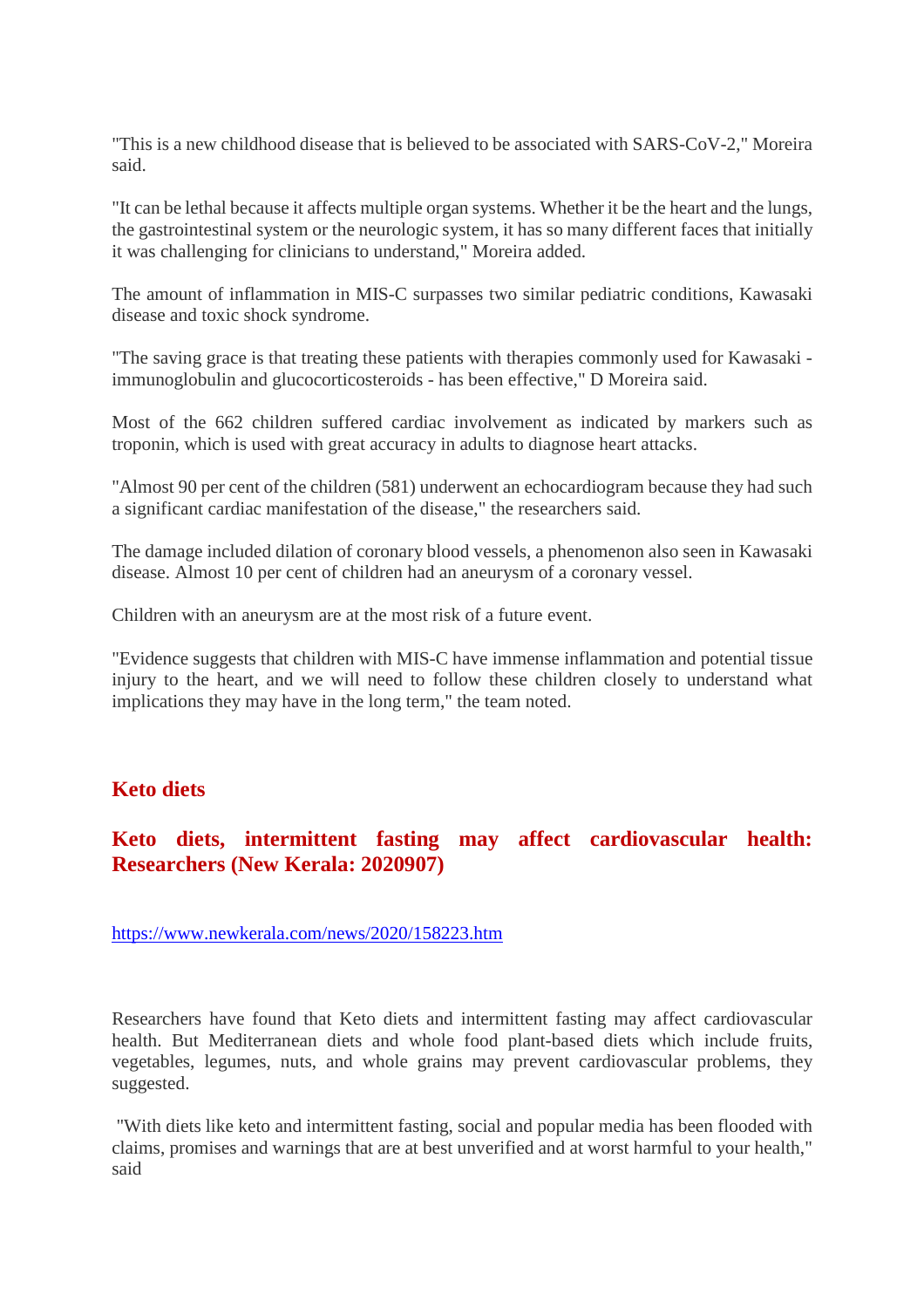Andrew Freeman, MD, director of cardiovascular prevention and wellness at National Jewish Health and co-author of the study said, "Diets recommended by health experts, such as plantbased and Mediterranean diets, have been extensively studied for safety and efficacy, and demonstrated conclusively to improve cardiovascular health."

Keto is a very low carbohydrate dietary approach that sends the body into ketosis, a metabolic state in which it has reduced access to glucose and is instead mostly fuelled by fat. While the limited study of the keto diet shows those who follow it initially lose weight, it tends not to be sustainable according to 12-month data. It is also unclear whether the weight loss is caused by ketosis or simply by calorie restriction.

Researchers also have concerns about the type and amount of fat consumed by those following a keto diet. While existing studies strictly controlled the type of fat and foods participants consumed, many who try keto consume high amounts of unhealthy saturated fat, which is associated with an increased risk of heart disease and high lipid levels in the blood. There is also evidence that eating a keto diet for an extended period of time may lead to stiffening of the arteries, and several studies found that those who eat a keto diet have a greater risk of death.

Keto does, however, show promise as a potential treatment for diabetes, with studies showing improved glucose levels, as well as lower fasting glucose and insulin levels in mice fed a keto diet. Further research is needed to confirm these benefits and assess risk before keto is clinically recommended.

Researchers are also optimistic about the potential health benefits of intermittent fasting but are concerned about possible pitfalls. There is a wide range of practices being called "intermittent fasting", with some fasting without food an entire day and others restricting meals to certain hours of the day. Experts also worry that the hunger-induced by fasting causes many people to overeat when it is time for meals, or make unhealthy choices that have adverse effects on their cardiovascular health.

A majority of the current evidence regarding the potential benefits of intermittent fasting come from animal studies, which have shown increased longevity, weight loss, decreased blood pressure, improved glucose tolerance and controlled lipid levels.

"The potential risks of intermittent fasting that require further study include effects of starvation and how it may impact organ function," Dr Freeman said. "It is particularly important for diabetics to speak with their doctor before trying intermittent fasting to discuss how to control their disease and the risk of hypoglycemia that may come with skipping regular meals."

While there is modest evidence regarding favourable effects of both dietary approaches, neither the keto nor intermittent fasting is recommended for the treatment or prevention of any condition until large, long-term studies can more definitively examine their impact. Instead, experts recommend diets that have been extensively studied and scientifically proven to prevent or even reverse cardiovascular issues, which include the Mediterranean diet, a whole food plant-based diet and the National Institutes of Health's Dietary Approaches to Stop Hypertension (DASH). All of these share a common foundation that includes fruits, vegetables, legumes, nuts and whole grains.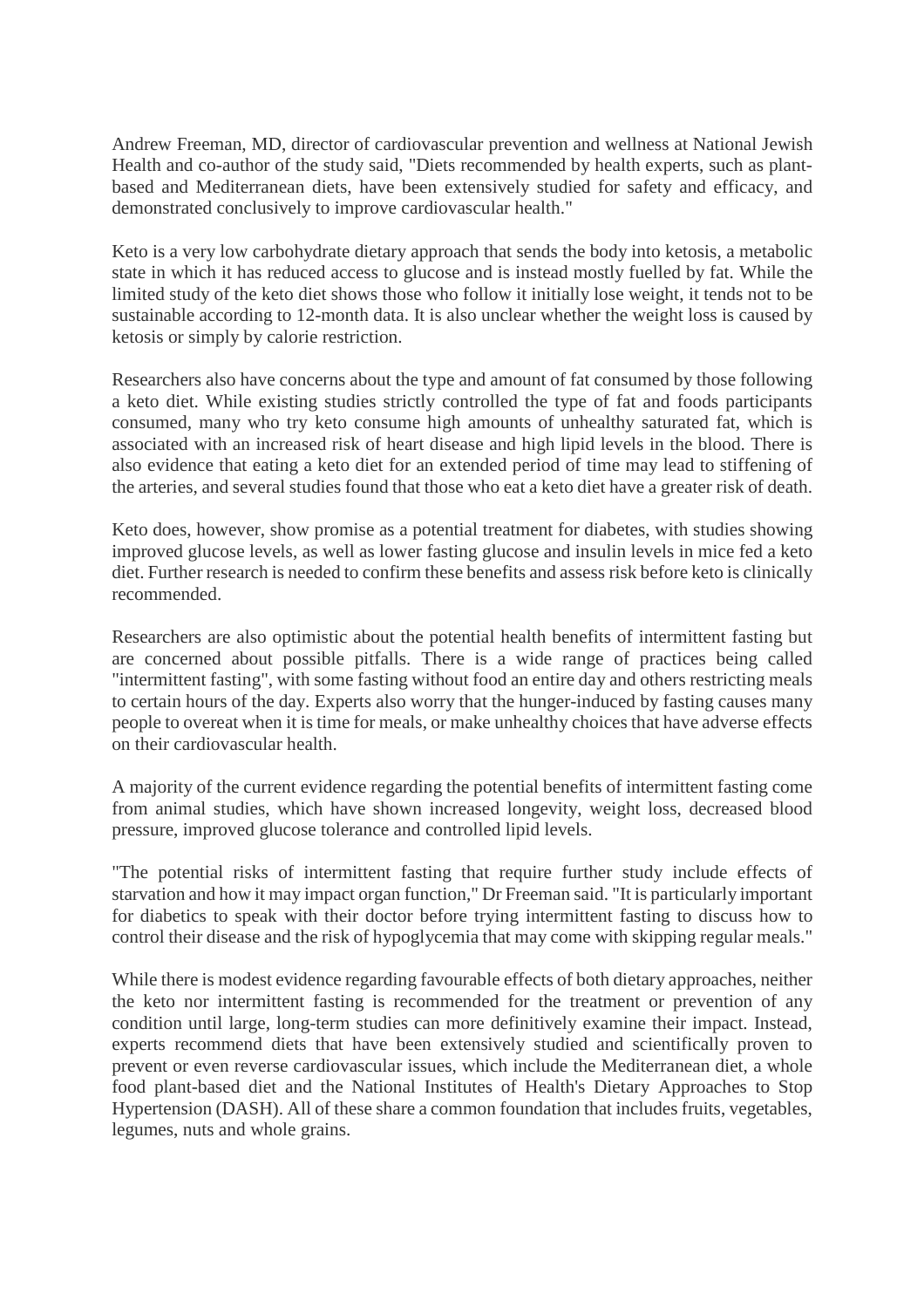#### **Sleeping patterns**

# **Sleeping patterns of a person may help predict when Alzheimer's disease will begin: Study (New Kerala: 2020907)**

#### https://www.newkerala.com/news/2020/158153.htm

By observing one's sleeping patterns, neuroscientists, to some extent can estimate a time frame for when Alzheimer's is most likely to strike in a person's lifetime, according to a recent study.

Their findings suggest one defence against this virulent form of dementia - for which no treatment currently exists - is deep, restorative sleep, and plenty of it.

The research was led by UC Berkeley neuroscientists Matthew Walker and Joseph Winer that was published in the journal Current Biology.

"We have found that the sleep you're having right now is almost like a crystal ball telling you when and how fast Alzheimer's pathology will develop in your brain," said Walker, a UC Berkeley professor of psychology and neuroscience and senior author of the paper."The silver lining here is that there's something we can do about it," he added. "The brainwashes itself during deep sleep, and so there may be a chance to turn back the clock by getting more sleep earlier in life."

Walker and fellow researchers matched the overnight sleep quality of 32 healthy older adults against the buildup in their brains of the toxic plaque known as beta-amyloid, a key player in the onset and progression of Alzheimer's, which destroys memory pathways and other brain functions and afflicts more than 40 million people worldwide.

Their findings show that the study participants who started out experiencing more fragmented sleep and less non-rapid eye movement (non-REM) slow-wave sleep were most likely to show an increase in beta-amyloid over the course of the study.

Although all participants remained healthy throughout the study period, the trajectory of their beta-amyloid growth correlated with baseline sleep quality. The researchers were able to forecast the increase in beta-amyloid plaques, which are thought to mark the beginning of Alzheimer's.

"Rather than waiting for someone to develop dementia many years down the road, we are able to assess how sleep quality predicts changes in beta-amyloid plaques across multiple timepoints. In doing so, we can measure how quickly this toxic protein accumulates in the brain over time, which can indicate the beginning of Alzheimer's disease," said Winer, the study's lead author and a PhD student in Walker's Center for Human Sleep Science at UC Berkeley.

In addition to predicting the time it is likely to take for the onset of Alzheimer's, the results reinforce the link between poor sleep and the disease, which is particularly critical in the face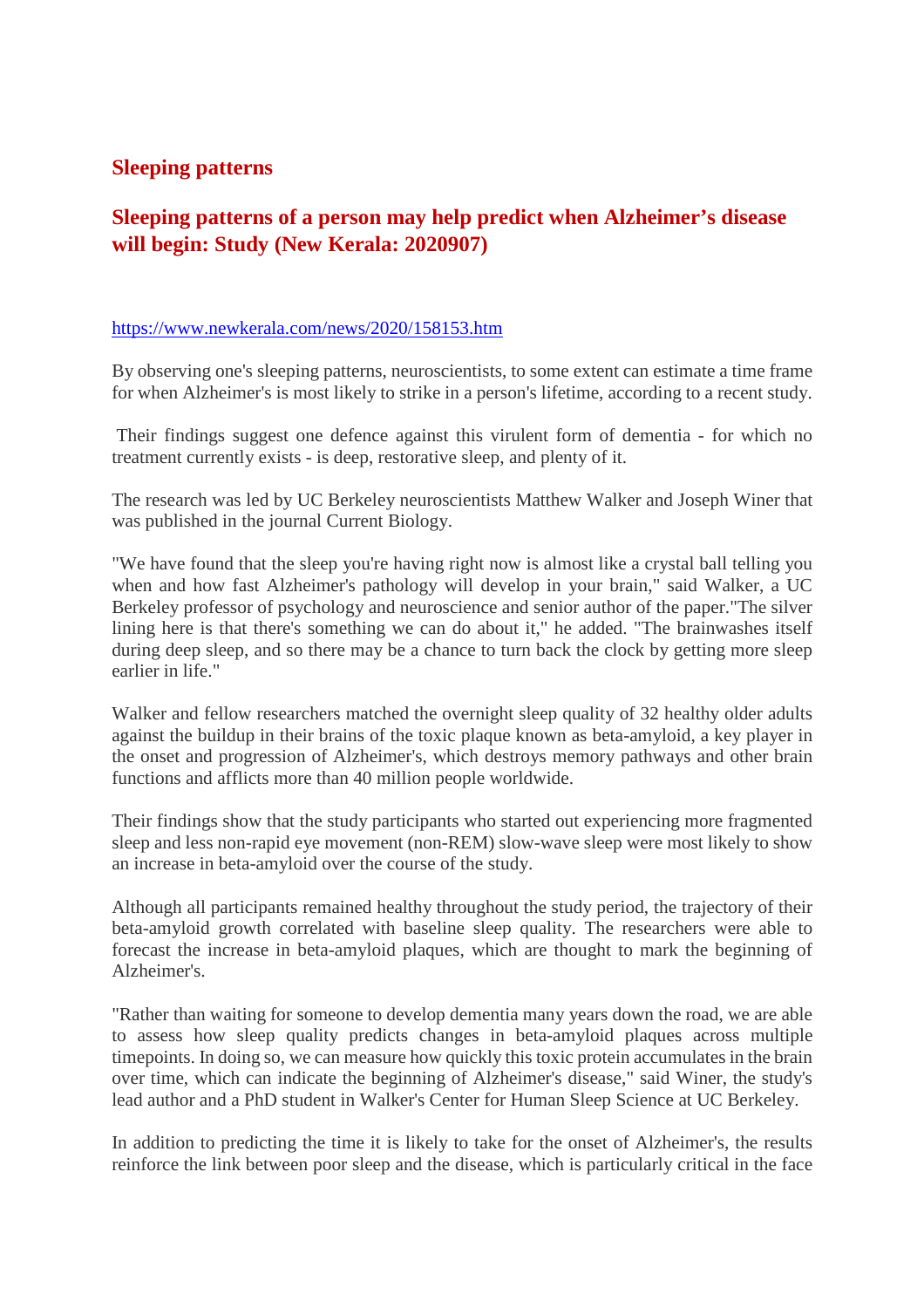of a tsunami of ageing baby boomers on the horizon.While previous studies have found that sleep cleanses the brain of beta-amyloid deposits, these new findings identify deep non-REM slow-wave sleep as the target of intervention against cognitive decline.And though genetic testing can predict one's inherent susceptibility to Alzheimer's, and blood tests offer a diagnostic tool, neither offers the potential for a lifestyle therapeutic intervention that sleep does, the researchers point out."If deep, restorative sleep can slow down this disease, we should be making it a major priority," Winer said. "And if physicians know about this connection, they can ask their older patients about their sleep quality and suggest sleep as a prevention strategy."

The 32 healthy participants in their 60s, 70s and 80s who are enrolled in the sleep study are part of the Berkeley Aging Cohort Study headed by UC Berkeley public health professor William Jagust, also a co-author on this latest study. The study of healthy ageing was launched in 2005 with a grant from the National Institutes of Health.

For the experiment, each participant spent an eight-hour night of sleep in Walker's lab while undergoing polysomnography, a battery of tests that record brain waves, heart rate, bloodoxygen levels and other physiological measures of sleep quality.

Over the course of the multi-year study, the researchers periodically tracked the growth rate of the beta-amyloid protein in the participants' brains using positron emission tomography, or PET scans and compared the individuals' beta-amyloid levels to their sleep profiles.

Researchers focused on brain activity present during deep slow-wave sleep. They also assessed the study participants' sleep efficiency, which is defined as actual time spent asleep, as opposed to lying sleepless in bed.

The results supported their hypothesis that sleep quality is a biomarker and predictor of the disease down the road.

"We know there's a connection between people's sleep quality and what's going on in the brain, in terms of Alzheimer's disease. But what hasn't been tested before is whether your sleep right now predicts what's going to happen to you years later," Winer said. "And that's the question we had."And they got their answer "Measuring sleep effectively helps us travel into the future and estimate where your amyloid buildup will be," Walker said.

As for next steps, Walker and Winer are looking at how they can take the study participants who are at high risk of contracting Alzheimer's and implement methods that might boost the quality of their sleep.

"Our hope is that if we intervene, then in three or four years the buildup is no longer where we thought it would be because we improved their sleep," Winer said."Indeed, if we can bend the arrow of Alzheimer's risk downward by improving sleep, it would be a significant and hopeful advance," Walker concluded.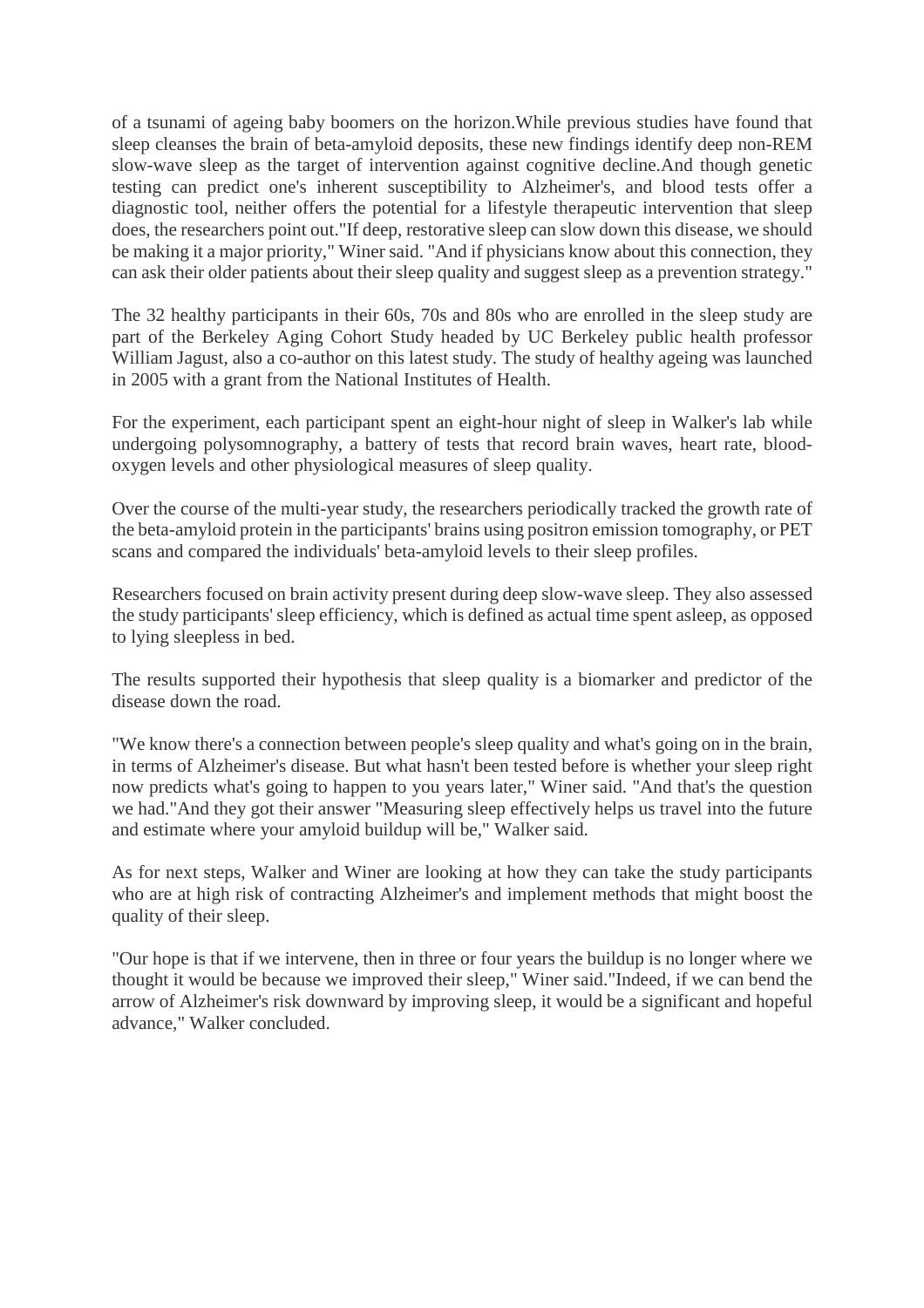#### **COVID-19 antibodies**

## **Study finds COVID-19 antibodies, virus can exist in children simultaneously (New Kerala: 2020907)**

#### https://www.newkerala.com/news/2020/158119.htm

The COVID-19 virus and antibodies can coexist in young patients, finds Children's National Hospital researchers, who set out to improve the understanding of how long it takes paediatric patients with the virus to clear it from their systems and at what point they start to make antibodies that work against the coronavirus.

The study has been published in the Journal of Pediatrics.

"With most viruses, when you start to detect antibodies, you won't detect the virus anymore. But with COVID-19, we're seeing both," said Burak Bahar, M.D., lead author of the study and director of Laboratory Informatics at Children's National."This means children still have the potential to transmit the virus even if antibodies are detected," added Bahar.

She adds that the next phase of research will be to test if the virus that is present alongside the antibodies can be transmitted to other people. It also remains unknown if antibodies correlate with immunity, and how long antibodies and potential protection from reinfection last.

The study also assessed the timing of viral clearance and immunologic response. It found the median time from viral positivity to negativity when the virus can no longer be detected, was 25 days.The median time to seropositivity, or the presence of antibodies in the blood, was 18 days, while the median time to reach adequate levels of neutralising antibodies was 36 days. Neutralizing antibodies are important in potentially protecting a person from re-infection of the same virus.This study used a retrospective analysis of 6,369 children tested for SARS-CoV-2, the virus that causes COVID-19, and 215 patients who underwent antibody testing at Children's National between March 13, 2020, and June 21, 2020.

Out of the 215 patients, 33 had co-testing for both the virus and antibodies during their disease course. Nine of the 33 showed the presence of antibodies in their blood while also later testing positive for the virus.

Also of note, researchers found patients 6 through 15 years old took a longer time to clear the virus (median of 32 days) compared to patients 16 through 22 years old (median of 18 days). Females in the 6-15 age group also took longer to clear the virus than males (median of 44 days for females compared to a median of 25.5 days for males).

Although there is emerging data regarding this timing in adults with COVID-19, there is far less data when it comes to the pediatric population. The findings being gathered by Children's National researchers and scientists around the world are critical to helping understand the unique impact on children and their role in viral transmission.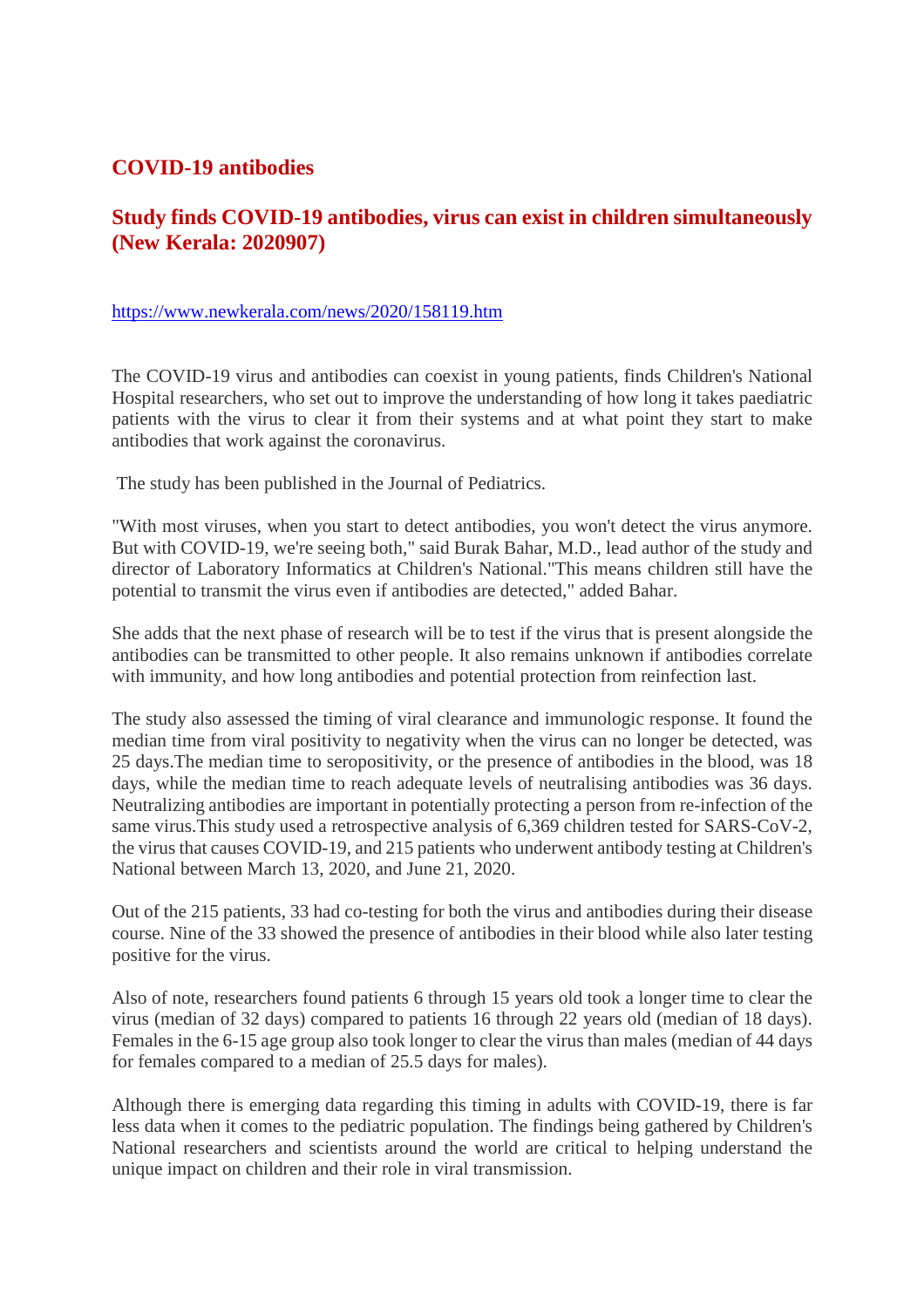"The takeaway here is that we can't let our guard down just because a child has antibodies or is no longer showing symptoms. The continued role of good hygiene and social distancing remains critical," said Dr Bahar.

## **Constipation and Loose Motion Remedy (Navbharat Times: 2020907)**

**Constipation And Loose Motion Remedy: कज हो या लूज मोशन, दोनसमयाओंको दूर करता हैयह सखू ा मेवा**

https://navbharattimes.indiatimes.com/lifestyle/health/home-remedy-to-control-loose-motions-and-to-get-rid-offconstipation-in-hindi/articleshow/77971172.cms

कोई कब्ज से परेशान रहता है तो किसी को बार-बार होनेवाले लुज मोशन ने परेशान कर रखा है। यहां जानें, इन दोनों ही समस्याओं से बचने का आसान तरीका...

chironii-1

यदि आप कब्ज की समस्या से जुझ रहे हैं, तब भी सेहत खराब होती है और लुज मोशन से जुझ रहे हैं तो कमजोरी से हालत खराब होती है। इन दोनों ही स्थितियों से बचने में चिरौंजी आपके लिए बहत अधिक लाभकारी हो सकती है। बस आपको पता होना चाहिए कि किस समस्या में इस सूखे मेवे का उपयोग कैसे करना है...

कब्ज की समस्या से निजात दिलाए

-चिरौंजी एक ऐसा मेवा है, जो बहुत छोटे-छोटे दाल के दानों की तरह होता है। लेकिन ये दाने प्राकृतिक गुणों से भरपूर तेल से युक्त होते हैं। यही कारण है कि चिरौंजी खाने से कब्ज की समस्या में बहत जल्दी लाभ मिलता है।

-क्योंकि चिरौंजी हमारे पाचनतंत्र में जमा गंदगी और विकारों को दूर करते हुए हमारी आंतों की अंदरूनी त्वचा की मरम्मत करती है और आंतों की आंतरिक दीवारों को चिकनाहट देती है। जिससे कब्ज की समस्या में राहत मिलती है।

Most Unhealthy Breakfast: नाश्ते में इन्हें बिल्कुल ना खाएं, सेहत के लिए सबसे खराब होते हैं ये 5 फूड

constipation कब्ज से हमेशा के लिए राहत पाने का घरेलू तरीका

लूज मोशन (दस्त) दूर करने में कारगर -चिरौंजी जहां कब्ज से राहत दिलाती है, वहीं इसका तेल दस्त यानी लूज मोशन की समस्या को दूर करने का एक प्रभावी उपाय है।

-यदि किसी को लूज मोशन की समस्या अक्सर रहती हो तो उसे चिरौंजी के तेल में बनी खिचड़ी, दलिया, ओट्स इत्यादि खिलाने चाहिए। इससे दस्त की समस्या तो दर होगी ही। मोशन स्मुद होंगे और शारीरिक कमजोरी दर होगी।

How To Control Uric Acid: यूरिक एसिड बढ़ गया है तो खाने में शामिल करें ये चीजें

आज के समय में चिरौंजी के लाभ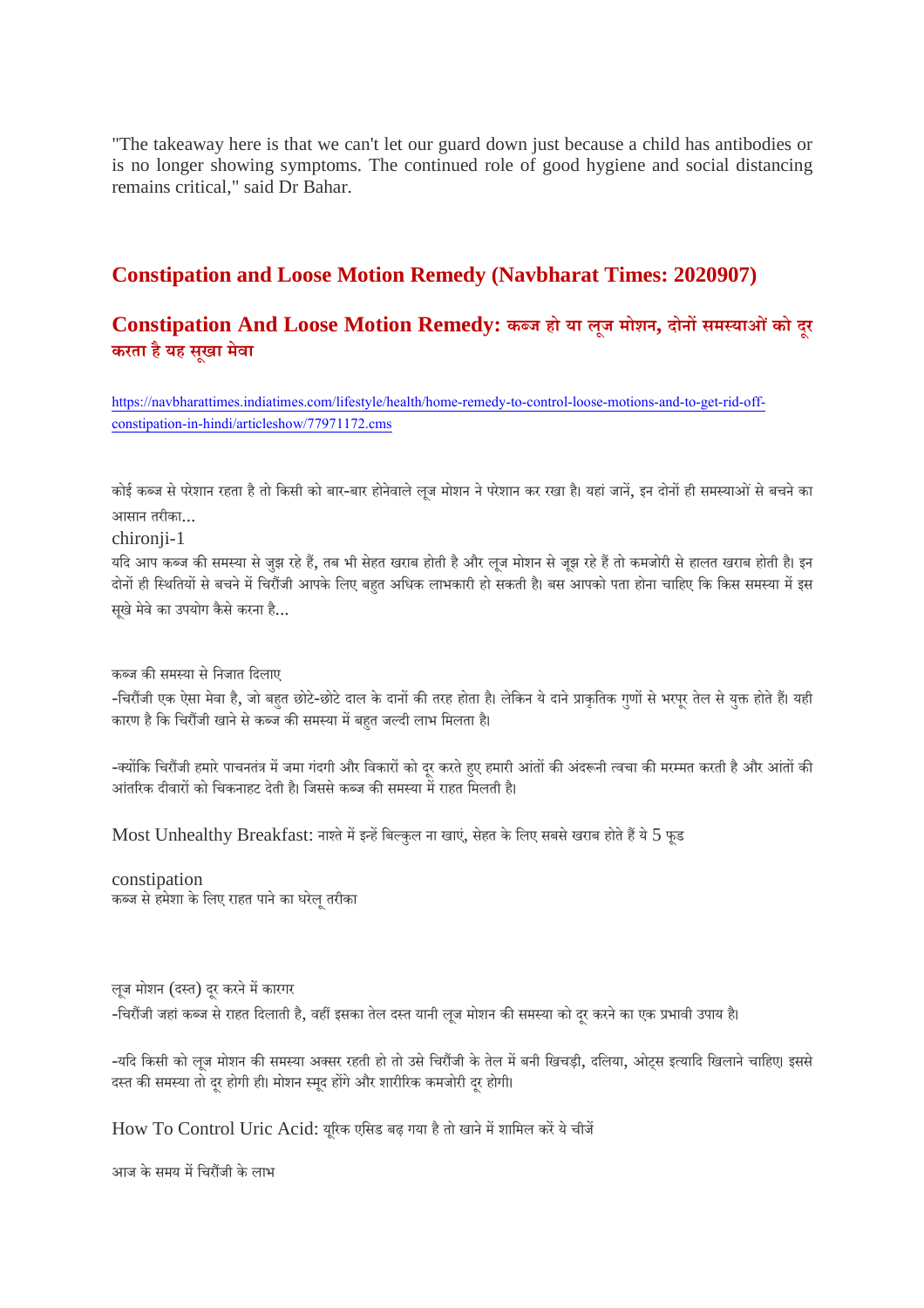-फिलहाल हर तरफ केवल एक ही चिंता है कि कोरोना वायरस के संक्रमण से कैसे बचा जाए। तो आपको बता दें कि इस चिंता को दूर करने में भी चिरौंजी बहुत अधिक सहायक सिद्ध होगी। क्योंकि चिरौंजी हमारी रोग प्रतिरोधक क्षमता बढ़ाने का कार्य करती है।

milk-9 दस्त की समस्या से छुटकारा कैसे पाएं

-नियमित रूप से चिरौंजी का उपयोग किया जा सकता है। आप चिरौंजी को पीसकर दूध में मिलाकर उपयोग कर सकते हैं। ओट्स, दलिया, खीर या सब्जी में भी इसका उपयोग किया जा सकता है। यह शारीरिक कमजोरी दूर करने का एक सिद्ध उपाय है।

Herbal Oils To Prevent Mosquito Bytes: ये 6 हर्बल ऑइल त्वचा के रोगों को दूर करते हैं और मच्छरों के काटने से बचाते ह

िवटिमस का खजाना

-चरौंजी में विटमिन-बी1, विटमिन-बी2 और विटमिन-सी पाए जाते हैं। ये सभी विटमिन्स हमारी नसों को मजबूत करने, शरीर की रोग प्रतिरोधक क्षमता बढ़ाने और रक्त संचार को सुचारू रूप से बनाए रखने के लिए बहुत जरूरी होते हैं।

# **Pollution (Hindustan: 2020907)**

https://epaper.livehindustan.com/imageview\_298275\_87493914\_4\_1\_07-09- 2020\_3\_i\_1\_sf.html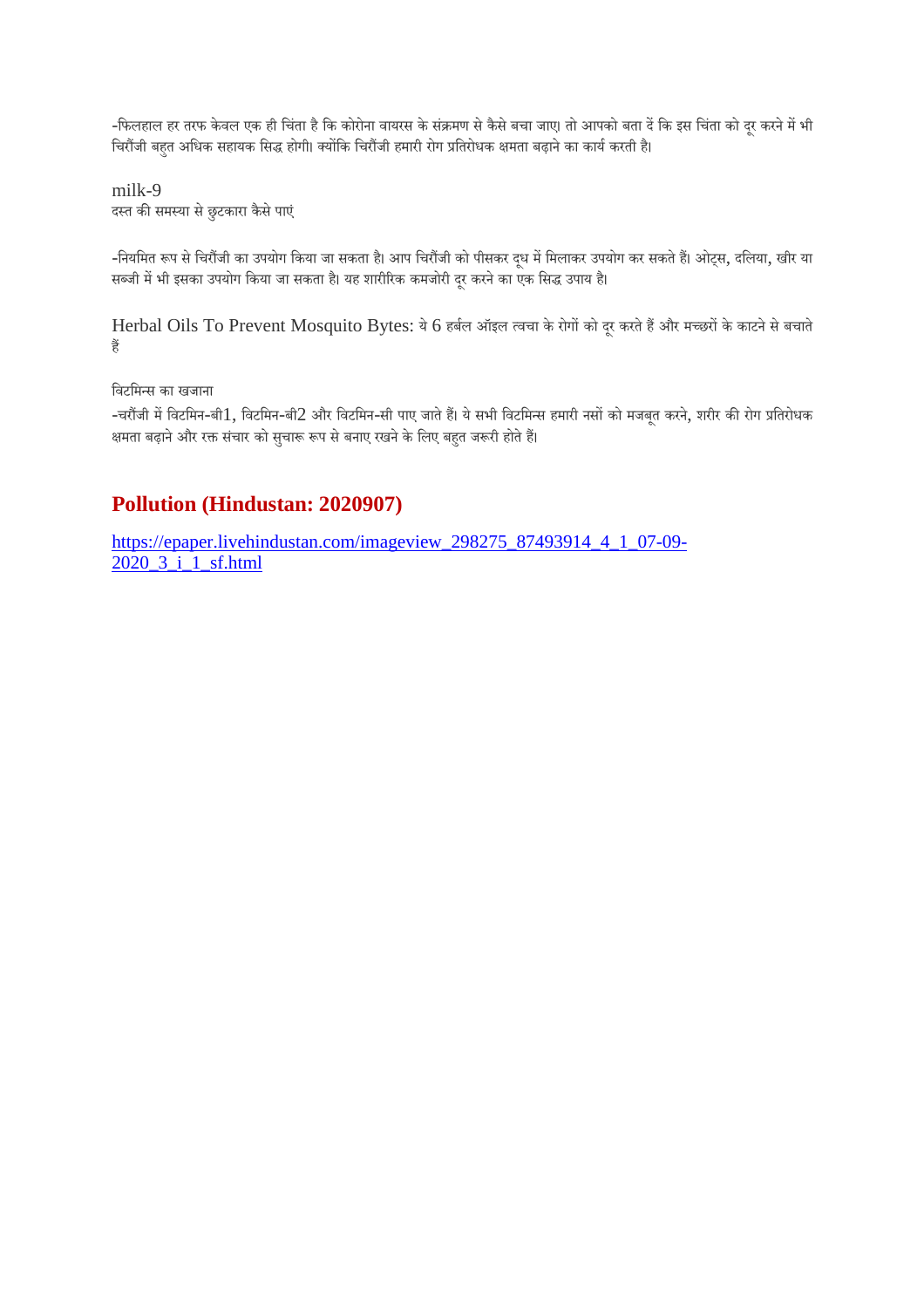# भारत में प्रदूषण से हर वर्ष १० लाख मौतःडब्ल्यूएचओ

# नई दिल्ली | विशेष संवाददाता

विश्व स्वास्थ्य संगठन के सार्वजनिक स्वास्थ्य, पर्यावरण और सामाजिक निर्धारण के निदेशक डॉ. मारिया नीरा ने कहा कि भारत में हर साल प्रदूषण से दस लाख से अधिक मौत होती हैं। डॉक्टर्स फॉर क्लीन एयर ऑनलाइन कॉन्क्लेव में उन्होंने यह बात कही। इसमें दो हजार डॉक्टरों ने शिरकत की।

नीरा ने कहा कि स्वास्थ्य पेशेवर के रूप में मैंने पहली बार देखा है कि वायु प्रदूषण हमारे शरीर, फेफड़ों और हमारे

# चिंताजनक

- जीवाश्म ईंधन जलाने से हवा पर प्रतिकूल असर पड़ रहा
- वायु प्रदूषण हमारे शरीर, फेफड़ों और दिमाग पर असर डालता है

दिमाग पर कितना असर डालता है। उन्होंने कहा कि जीवाश्म ईंधन के जलने से उत्पन्न प्रदूषित हवा शरीर के लगभग सभी प्रमुख अंगों को प्रभावित करती है, जो दस लाख से ज्यादा भारतीयों की मौत का कारण बनती है।

# **Corona Infection**

**कोरोना सं िमत मरीजका दोबारा सं िमत हो जाना महामारी सेलड़ाई के िलए नई चुनौती (Dainik Gagaran: 2020907)**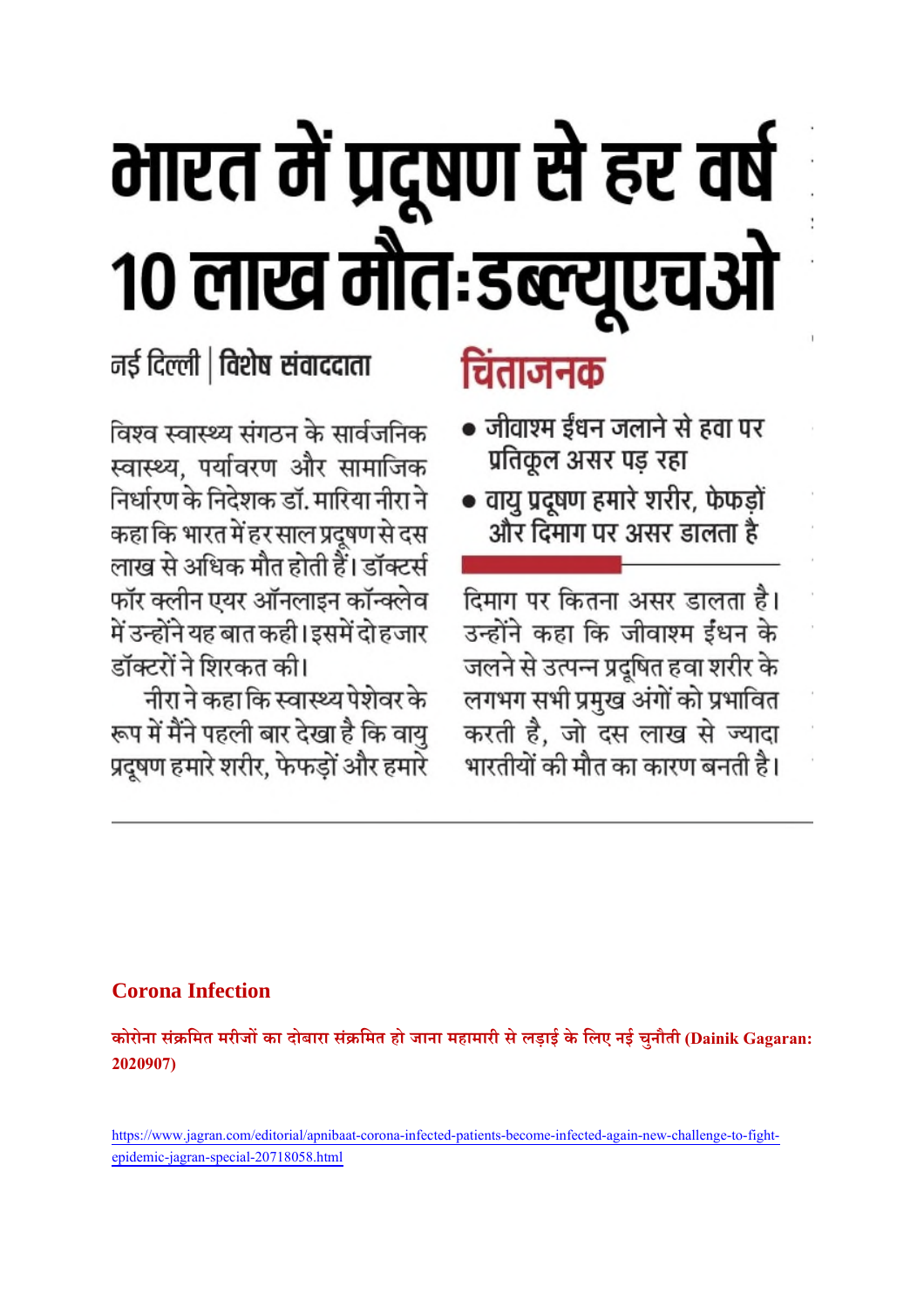कोरोना संक्रमित मरीजों का दोबारा संक्रमित हो जाना महामारी से लड़ाई के लिए नई चुनौती

दोबारा संक्रमण का दौर चल निकला तो आइसोलेशन बेड आइसीयू और वेंटिलेटर्स की भारी कमी पड़ सकती है। यह महामारी पर काबू पाने की समयाविध को बढ़ा भी सकता ह।ै

अनंत मित्तल। तेलंगाना में कोरोना संक्रमण के दो मरीजों का स्वस्थ घोषित होने के बाद दोबारा संक्रमित हो जाना महामारी से लड़ाई के लिए नई चुनौती है। इससे पहले हांगकांग और चीन में भी कोविड के संक्रमण से स्वस्थ घोषित कुछ लोगों में दोबारा महामारी की छूत पकड़ में आई है। ऐसे में आíथक परेशानी का दंश ङोल रहे भारत के लिए दोबारा संक्रमण की सूचना बेहद चिंताजनक है। इससे जहां हमारी इलाज संबंधी व्यवस्था लड़खड़ा सकती है, वहीं महामारी पर काबू पाने की समय-सीमा तथा अर्थव्यवस्था को उसके घातक असर से उबारने की तैयारियों पर गहरा असर पड़ेगा।

तेलंगाना के दो मरीजों के दोबारा संक्रमित होने के मामले में डॉक्टरों का अनुमान है कि पहली बार संक्रमण के बाद जिस व्यक्ति में पर्याप्त मात्र में एंटीबॉडीज यानी प्रतिरोधक विकसित नहीं हो पाते, वे दोबारा संक्रमित हो सकते हैं। इस बीच रोजाना  $40,000$  लोगों के टैस्ट को तैयार दिल्ली सरकार संक्रमण की दर करीब 3,000 प्रतिदिन होने के लिए पड़ोसी राज्यों को जिम्मेदार ठहरा रही है। उसके अनुसार दिल्ली के अस्पतालों में भर्ती महामारी संक्रमितों में एक-तिहाई बाहर के हैं।

Video Player is loading.

Advertisement: 17:11 VDO.AI

शिक्षा के क्षेत्र में समृचे देश के लिए नीतिगत दस्तावेज बनाने के बजाय जमीनी स्तर पर बदलावों की आवश्यकता शिक्षा के क्षेत्र में समूचे देश के लिए नीतिगत दस्तावेज बनाने के बजाय जमीनी स्तर पर बदलावों की आवश्यकता यह भी पढ़

हालांकि दिल्ली में नाबालिगों के सबसे ज्यादा संख्या में संक्रमित होने का तथ्य इन दलीलों पर पानी फेर रहा है। मुंबई के सीरो सर्वेक्षण में संक्रमण के निशाने पर मध्य वर्ग को आंका गया है। दिल्ली का सीरो सर्वेक्षण 29 फीसद आबादी में एंटीबॉडी पैदा होने की बात कर रहा है, मगर उनमें सबसे अधिक 34.7 फीसद पांच से 17 साल के बच्चे हैं। बच्चे अब घर से बाहर खेलने जा रहे हैं, जिससे वे संक्रमित हो रहे हैं।

Coronavirus India News: कोरोना महामारी से डरने से ज्यादा लड़ने की जरूरत Coronavirus India News: कोरोना महामारी से डरने से ज्यादा लड़ने की जरूरत यह भी पढ़ देश में लोगों को दोबारा छूत लगने का सिलसिला शुरू होने से चिंता बढ़ना स्वाभाविक है। इससे हर्ड इम्युनिटी यानी सामुदायिक संक्रमण के जरिये

बचाव के सिद्धांत पर भी सवाल उठ रहे हैं। हालांकि हर्ड इम्युनिटी विकसित होने के प्रमाण दिल्ली और मुंबई में सीरो सर्वेक्षण के दोनों दौर में स्पष्ट परिलक्षित हुए हैं, मगर इसके असर की नए सिरे से जांच करनी होगी।

यूपी में योगी सरकार की सोच और इच्छाशक्ति के बूते अयोध्या लिखेगी बदलाव की कहानी यूपी में योगी सरकार की सोच और इच्छाशक्ति के बूते अयोध्या लिखेगी बदलाव की कहानी यह भी पढ़

बहरहाल दोबारा संक्रमण के मामलों को विश्व स्वास्थ्य संगठन ने अत्यंत संवेदनशील बताया है। दोबारा संक्रमण फैलना भारत के लिए चिंताजनक इसलिए भी है, क्योंकि सात महीने लंबे महामारी काल में हम अब तक 4.8 करोड़ यानी करीब साढ़े चार फीसद आबादी का ही टेस्ट करा पाए हैं। महामारी से दनिया में मारे जा चुके आठ लाख लोगों के मुकाबले हमारी मृत्यु दर वैश्विक औसत से कम (1.75 फीसद) है, पर दोबारा संक्रमण इसे कई गुना बढ़ा सकता है। भारत में विशाल आबादी व संकुचित बस्तियों के कारण लोगों से मास्क लगाने व दो गज की दरी रखने पर अमल कराना मुश्किल हो रहा है, इसलिए स्वास्थ्य विशेषज्ञ महामारी के घटने का समय तय नहीं कर पा रहे।